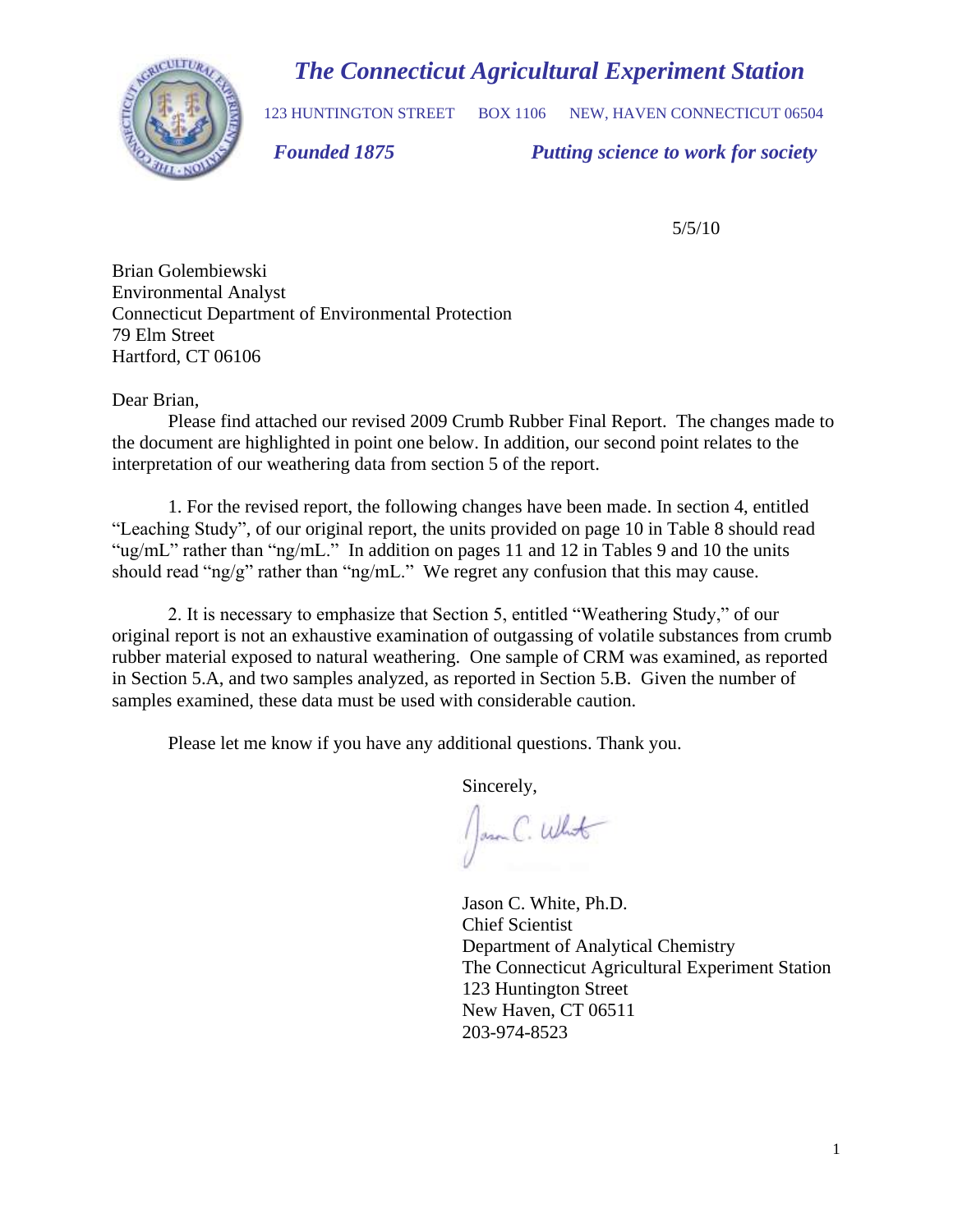

# **CONNECTICUT AGRICULTURAL EXPERIMENT STATION**

# **2009 STUDY OF CRUMB RUBBER DERIVED FROM RECYCLED TIRES FINAL REPORT**

Xiaolin Li William Berger Craig Musante MaryJane Incorvia Mattina

Revised 5/4/10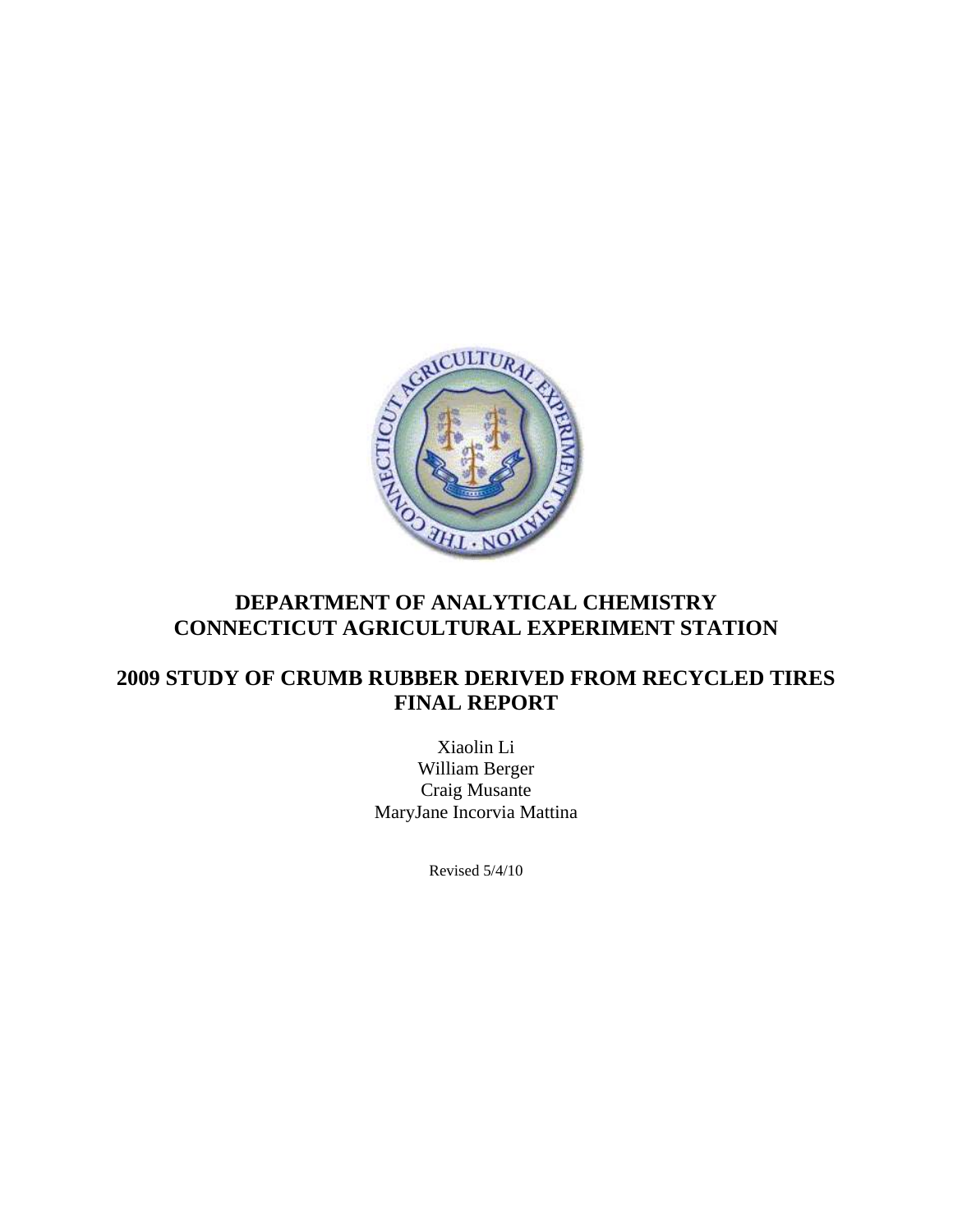# **CONTENTS**

- 1. Project Overview
- 2. Volatile Compounds from Crumb Rubber
- 3. Volatile Compounds from Alternate Infill Products
- 4. Leaching Study
- 5. Weathering Study
- 6. Appendices
	- A. METHOD FOR THE IDENTIFICATION OF VOLATILE COMPOUNDS OUTGASSING FROM CRUMB RUBBER DERIVED FROM RECYCLED TIRES
	- B. METHOD FOR THE DETERMINATION OF CONCENTRATION OF VOLATILE COMPOUNDS OUTGASSING FROM CRUMB RUBBER DERIVED FROM RECYCLED TIRES
	- C. METHOD FOR DETERMINATION OF ELEMENTS LEACHED BY AQUEOUS SOLUTION FROM CRUMB RUBBER DERIVED FROM RECYCLED TIRES
	- D. METHOD FOR DETERMINATION OF BENZOTHIAZOLE LEACHED BY AQUEOUS SOLUTION FROM CRUMB RUBBER DERIVED FROM RECYCLED TIRES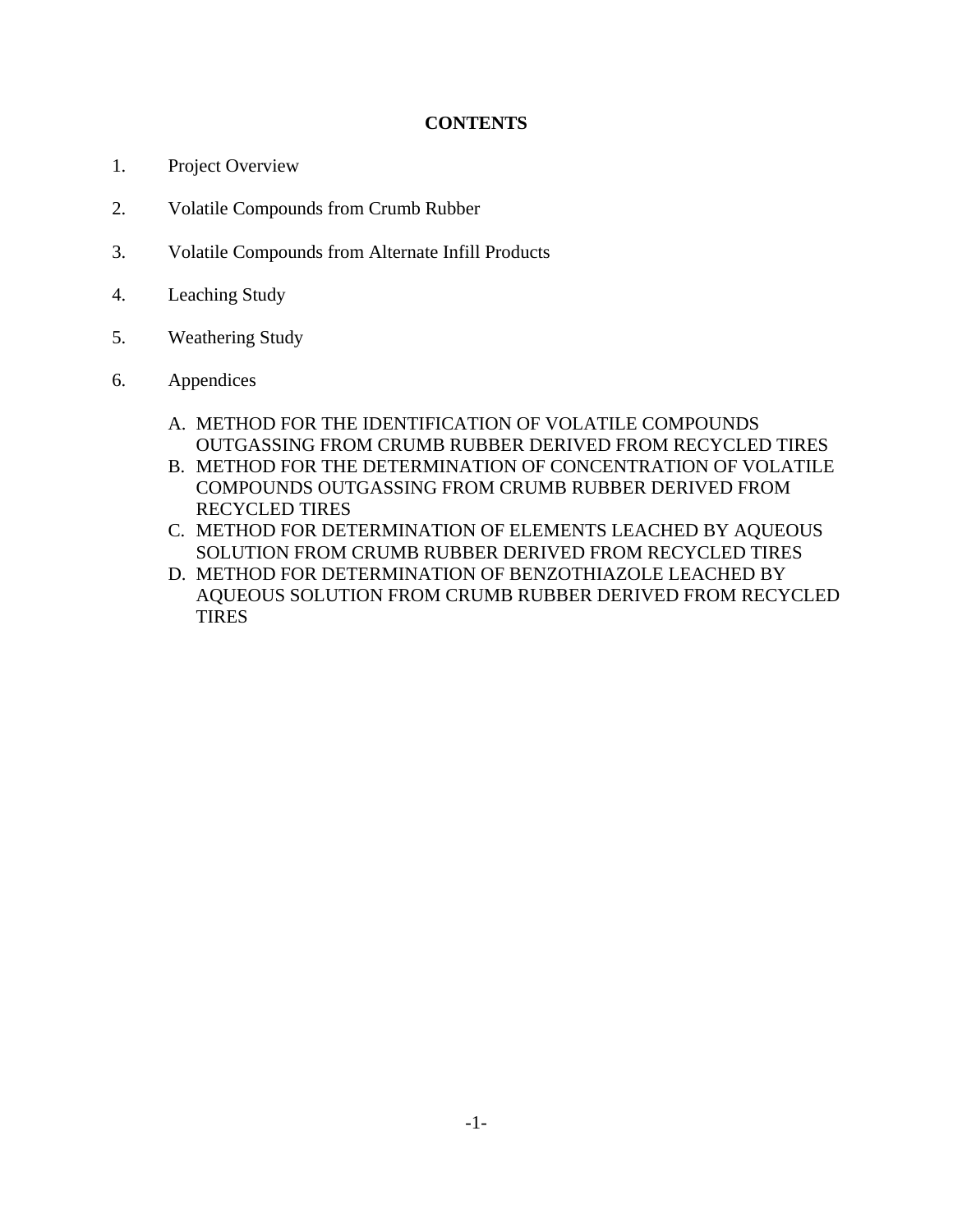# **1. PROJECT OVERVIEW**

As part of a broad, State of Connecticut-funded study of several issues associated with artificial turf fields, including components such as crumb rubber infill derived from recycled tires (CRM, crumb rubber material), the Department of Analytical Chemistry at the Connecticut Agricultural Experiment Station (CAES) was charged with conducting a number of laboratory-based studies which are enumerated below:

1. Develop laboratory leaching protocols and simulated crumb rubber aging protocols 2. Develop protocols to identify comprehensively substances which volatilize and leach from crumb rubber and alternative infill materials under laboratory conditions 3. Conduct the laboratory analysis in accordance with submitted procedures 4. Compile data and provide written data report to DEP, DPH and UCHC by November 30, 2009.

We are submitting this report, as required, by 30 November 2009 to the Connecticut Department of Environmental Protection. The report contains the data from the experiments outlined above and conducted in our laboratory. This final report supersedes all previous reports. The timeline associated with the CAES portion of the project is provided here:

- March 2009: purchase of (using study funds), installation of, and familiarization with CombiPal automatic injector for the Varian 3800 gas chromatograph/4000 mass spectrometer in our laboratory.
- March-May 2009: development of solid phase microextraction procedure to identify compounds volatilizing from crumb rubber.
- June 2009: arrival of post-doctoral affiliate, Dr. Xiaolin Li.
- June-July 2009: continued identification of volatile compounds derived from crumb rubber and alternate infill products. Development of rigorous analytical method for quantitation of volatile compounds using direct injection of headspace gas.
- July 2009: initial weathering experiments  $\bullet$
- July 2009: preliminary work on leaching study
- August-September 2009: weathering experiments in progress
- August-September 2009: leaching experiments in progress
- August-September 2009: additional samples from Connecticut DEP analyzed  $\bullet$
- October-November 2009: leaching and weathering experiments conducted  $\bullet$

In sections 2 and 3 of the report we provide the data related to the volatilization of compounds from the all the crumb rubber and alternative infill samples submitted to our laboratory by Connecticut Department of Environmental Protection. In addition, data are included in Sections 4 and 5 which relate to the aqueous leaching experiments and the weathering study of the CRM.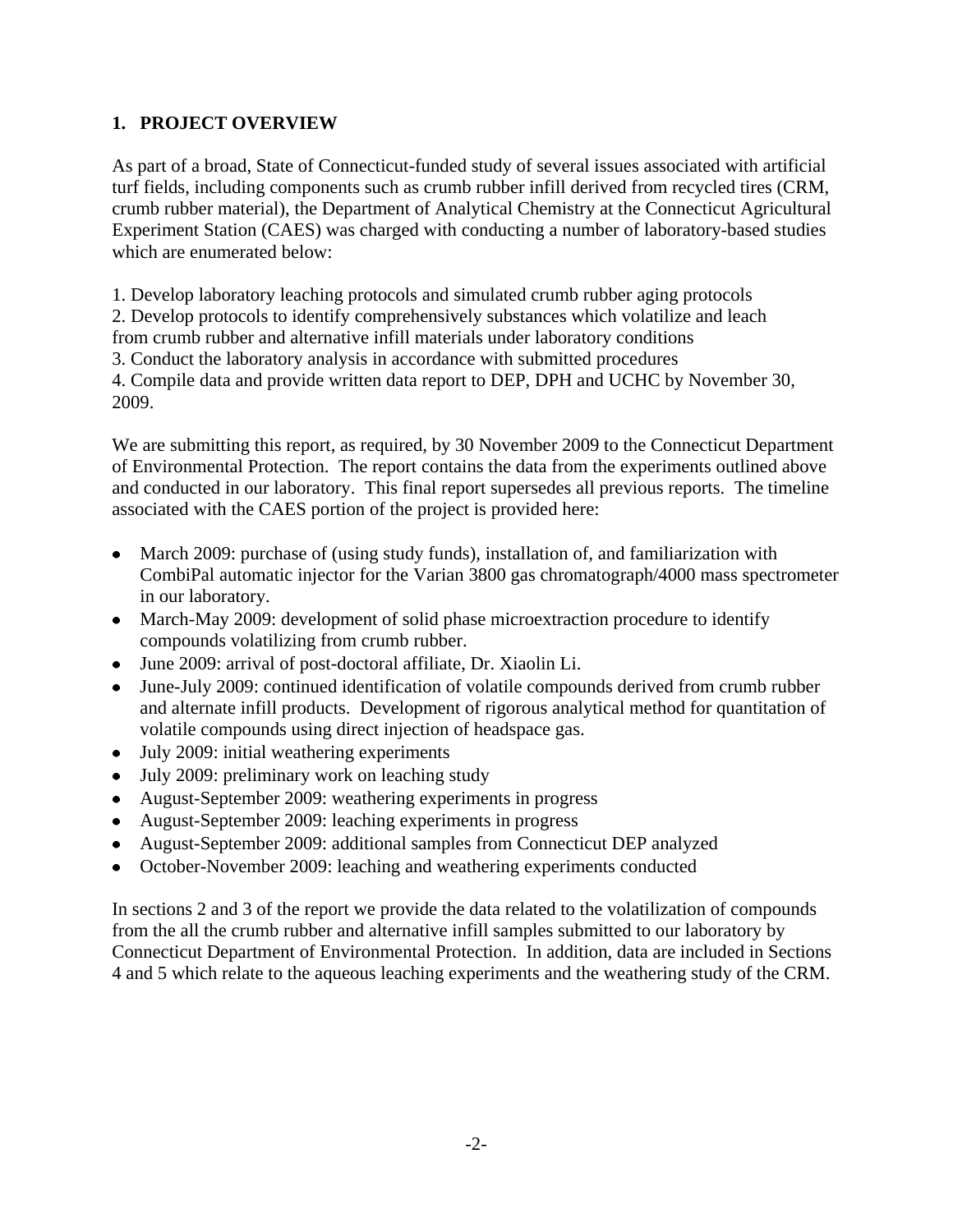# **2. VOLATILE COMPOUNDS FROM CRUMB RUBBER**

#### *Identification of Volatile Compounds*

Step one was to identify comprehensively the volatile organic compounds issuing from the crumb rubber material. This section provides information on this set of experiments.

The Department of Analytical Chemistry provided Connecticut DEP with amber QorPak™ jars fitted with Teflon™ lined lids for sample collection. These containers had been cleaned according to our standard procedures prior to being supplied to DEP. DEP submitted all samples to the laboratory identified solely by DEP codes. Unless noted, the samples consisted of virgin material, unexposed to all field conditions.

To identify the volatile compounds issuing from CRM, a 1 gram subsample of crumb rubber was transferred to a 10mL autosampler vial, capped, and subjected to specific conditions. Experiments in our laboratory determined that this subsample size was reproducible over 5 replicates for each of two different CRM samples and for each of eleven different compounds. See Figure 1A in Appendix A for these data (relative standard deviations were <15%). The 1 gram subsample size is therefore representative of the bulk sample. The vial septum was then pierced with a solid phase microextraction fiber. Following specific adsorption conditions stated in Appendix A, the SPME fiber was removed from the vial and desorbed in the inlet of a gas chromatograph interfaced to a mass spectrometer for analysis. Extensive details of the method are provided in Appendix A at the end of this report.

The following volatile compounds were identified using this approach. Confirmation of each compound was accomplished with authentic standards, retention time, and mass spectral matches.

|                | <b>Compound Name</b>      | <b>Abbreviation</b> |
|----------------|---------------------------|---------------------|
| 1              | 1-methylnaphthalene (PAH) | 1-MeNaph            |
| 2              | 2-methylnaphthalene (PAH) | 2-MeNaph            |
| 3              | 4-t-(octyl)-phenol        | 4-t-OP              |
| 4              | Benzothiazole             | BТ                  |
| 5              | butylated hydroxytoluene  | BHT                 |
| 6              | naphthalene (PAH)         | Naph                |
| $\overline{7}$ | butylated hydroxyanisole  | <b>BHA</b>          |
| 8              | fluoranthene (PAH)*       | Flu                 |
| 9              | hexadecane*               | Hex                 |
| 10             | phenanthrene (PAH)*       | Phen                |
| 11             | pyrene (PAH)*             | Pyr                 |

|  | Table 1. Compounds Volatilizing from Crumb Rubber Samples Analyzed at CAES |  |
|--|----------------------------------------------------------------------------|--|
|  |                                                                            |  |

\*Identified but not quantified.

Some comments pertaining to the information in the above table are appropriate. Table 1 lists eleven compounds, each of which was present in every crumb rubber sample analyzed by SPME in our laboratory. Note in Table 1 that the last four compounds listed were identified in the gas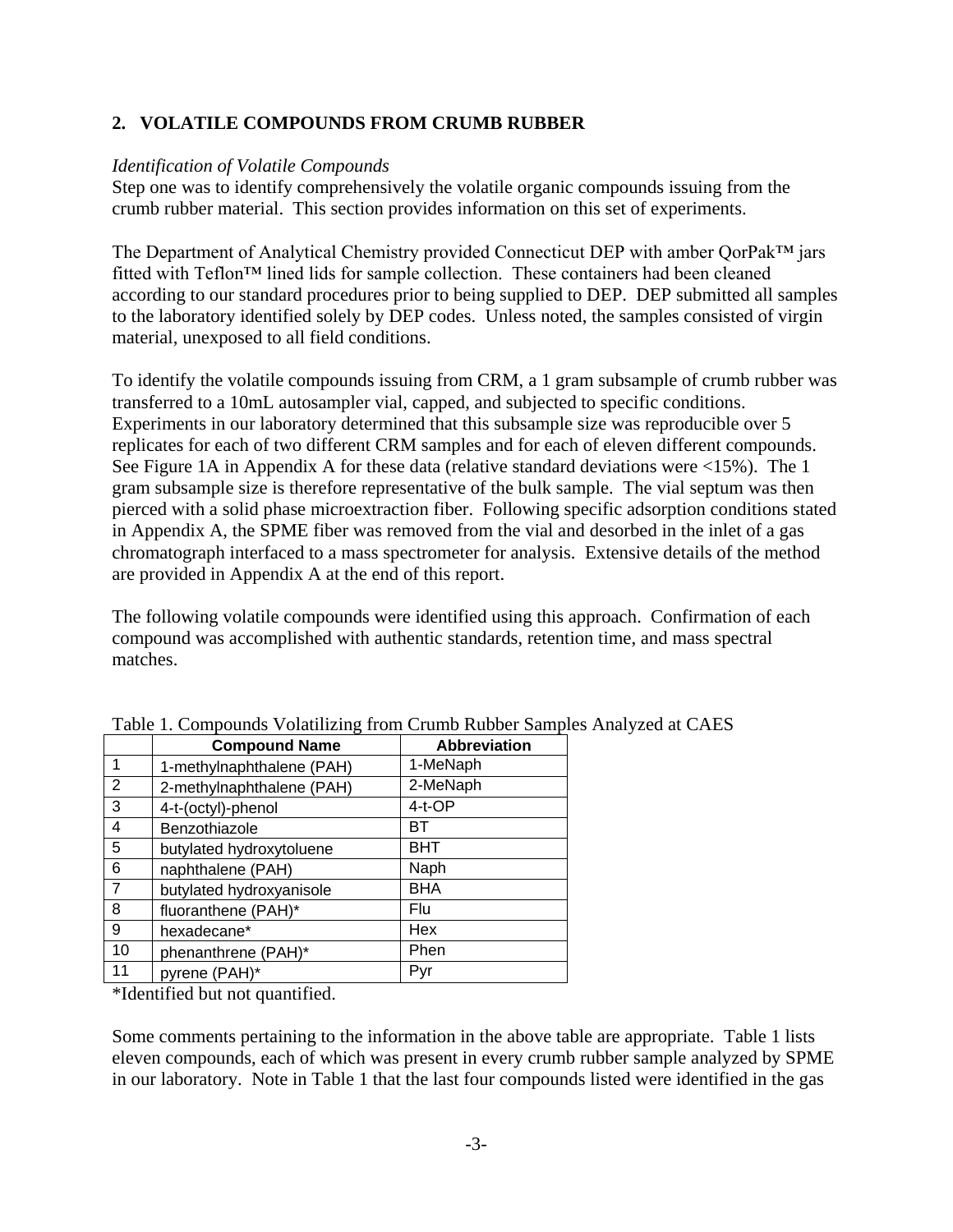phase over the crumb rubber material using the SPME method, but were not quantitated using the direct headspace injection method referenced below, since these four compounds were present below the limit of quantitation (LOQ) for headspace analysis. It should also be noted that six of the eleven compounds identified in Table 1 are polyaromatic hydrocarbons (PAHs).

#### *Concentrations of Volatile Compounds in the Headspace over the Infill Materials*

Consistent quantitation could not be achieved using the SPME technique. Therefore, in step two, we developed a direct injection technique, specifics of which are provided in Appendix B, for sampling and analyzing the headspace gas over the crumb rubber samples for compound quantitation. This method uses 1gram of the sample in a 10mL vial; as mentioned above this subsample size was shown to be representative of the bulk sample. Using the headspace method, the data in Tables 2 and 3 provide concentration values (and standard deviations) in the headspace for the operational conditions used. Since 1 gram of sample was used and the headspace volume available in the vial was 8 mL (allowing for the volume occupied by the sample), the concentrations in Table 2 can be multiplied by 8 to provide the ng of compound outgassed from one gram of CRM under these specific operational conditions. It should be noted that seven of the eleven compounds listed in Table 1 may be quantitated using the headspace injection method. The LOQs for the compounds in the direct headspace method were (all in ng/mL): 1-methylnaphthalene, 0.03; 2-methylnaphthalene, 0.05; 4-t-octyl-phenol, 0.07; benzothiazole, 0.08; butylated hydroxytoluene, 0.02; naphthalene, 0.02; butylated hydroxyanisole, 0.003.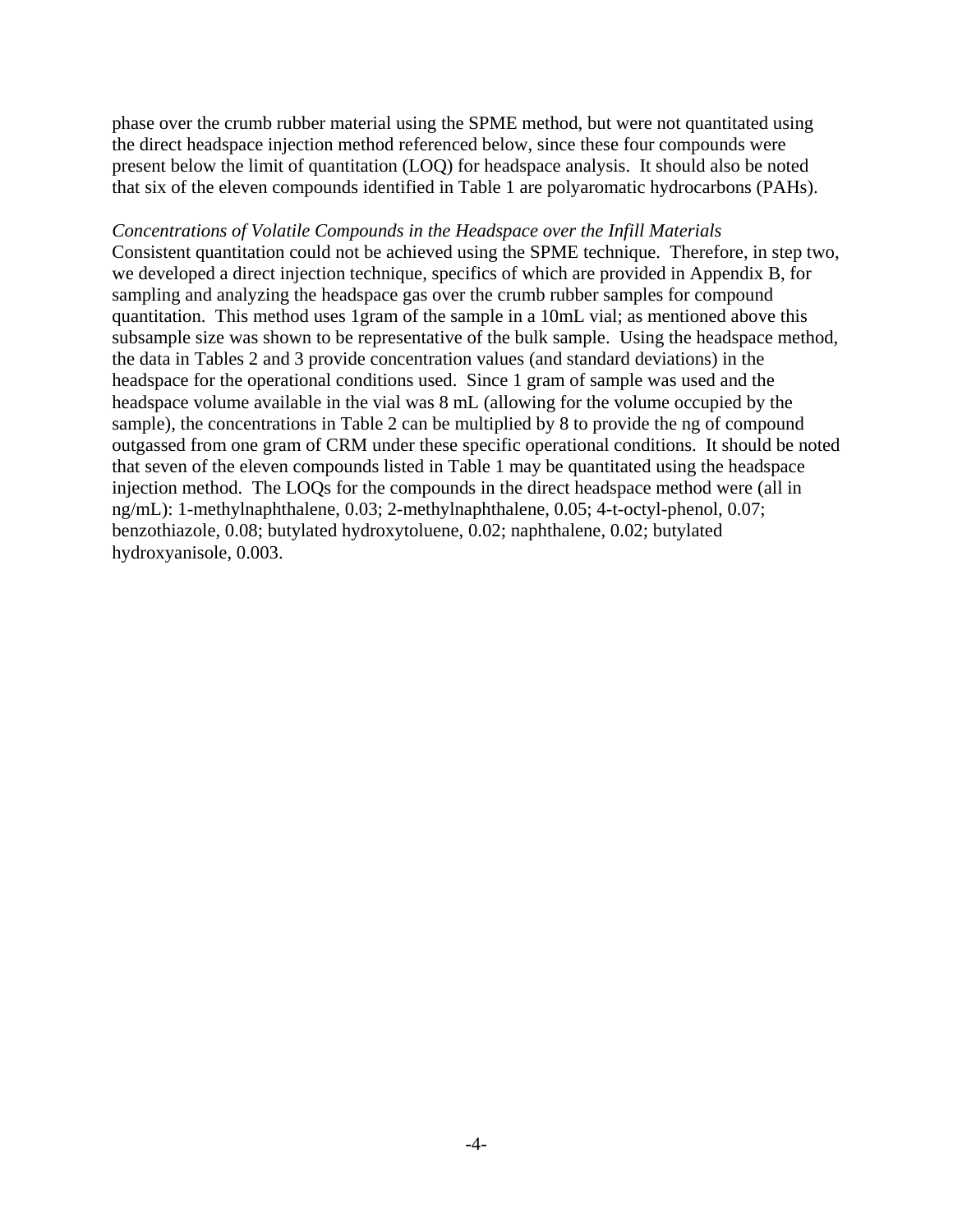| <b>DEP</b><br>Sample ID | 1-methyl<br>naphthalene | 2-methyl<br>naphthalene | $4-(t-octyl)$ -<br>phenol | benzothiazole | butylated<br>hydroxytoluene | naphthalene | butylated<br>hydroxyanisole |
|-------------------------|-------------------------|-------------------------|---------------------------|---------------|-----------------------------|-------------|-----------------------------|
| A1001                   | 0.13                    | 0.19                    | 0.28                      | 3.98          | n.d.                        | 0.42        | 0.50                        |
| A1002                   | 0.11                    | 0.15                    | 0.31                      | 5.59          | n.d.                        | 0.31        | 0.61                        |
| A1003                   | 0.03                    | 0.07                    | 0.19                      | 8.67          | n.d.                        | 0.10        | 0.68                        |
| A1004                   | 0.04                    | 0.07                    | 0.31                      | 6.52          | 0.15                        | 0.16        | 0.69                        |
| A1005                   | 0.08                    | 0.09                    | 0.23                      | 2.35          | 0.09                        | 0.23        | 0.46                        |
| A1006                   | 0.08                    | 0.14                    | 0.31                      | 4.89          | 0.12                        | 0.23        | 0.75                        |
| A1007                   | 0.13                    | 0.20                    | 0.52                      | 3.50          | n.d.                        | 0.23        | 0.69                        |
| A1008                   | 0.06                    | 0.10                    | 0.18                      | 1.93          | n.d.                        | 0.22        | 0.43                        |
| A1009                   | 0.03                    | 0.06                    | 0.13                      | 2.89          | 0.13                        | 0.08        | 0.50                        |
| A1010                   | 0.07                    | 0.11                    | 0.22                      | 4.91          | 0.13                        | 0.20        | 0.64                        |
| A1011                   | 0.04                    | 0.06                    | 0.30                      | 3.94          | 0.16                        | 0.11        | 0.62                        |
| A1012                   | 0.08                    | 0.14                    | 0.46                      | 2.70          | 0.13                        | 0.28        | 0.64                        |
| A1013                   | 0.09                    | 0.12                    | 0.45                      | 4.45          | n.d.                        | 0.30        | 0.65                        |
| A1014                   | 0.10                    | 0.15                    | 0.49                      | 4.25          | n.d.                        | 0.31        | 0.65                        |
| B1002                   | n.d.                    | n.d.                    | 0.43                      | 1.21          | 0.67                        | 0.09        | 0.36                        |
| B <sub>1009</sub>       | n.d.                    | n.d.                    | 0.07                      | 1.29          | 0.48                        | 0.06        | 0.35                        |
| B <sub>1010</sub>       | n.d.                    | n.d.                    | 0.06                      | 1.03          | 0.40                        | 0.05        | 0.34                        |

Table 2. Concentration (ng /ml) of Volatile Compounds in Headspace Over Crumb Rubber Samples Analyzed at CAES (average of two analyses per sample)

The standard deviations associated with these date are provided in Table 3 and the relative standard deviations are provided in Table 4.

| <b>DEP</b><br>Sample ID | 1-methyl<br>naphthalene | 2-methyl<br>naphthalene | $4-(t-octyl)$ -<br>phenol | benzothiazole | butylated<br>hydroxytoluene | naphthalene | butylated<br>hydroxyanisole |
|-------------------------|-------------------------|-------------------------|---------------------------|---------------|-----------------------------|-------------|-----------------------------|
| A1001                   | 0.013                   | 0.008                   | 0.008                     | 0.091         | n.d.                        | 0.002       | 0.015                       |
| A1002                   | 0.006                   | 0.006                   | 0.042                     | 0.104         | n.d.                        | 0.008       | 0.006                       |
| A1003                   | 0.000                   | 0.002                   | 0.015                     | 0.269         | n.d.                        | 0.006       | 0.019                       |
| A1004                   | 0.002                   | 0.002                   | 0.004                     | 0.123         | 0.000                       | 0.004       | 0.036                       |
| A1005                   | 0.004                   | 0.004                   | 0.038                     | 0.028         | 0.004                       | 0.002       | 0.008                       |
| A1006                   | 0.002                   | 0.004                   | 0.028                     | 0.117         | 0.008                       | 0.006       | 0.047                       |
| A1007                   | 0.008                   | 0.008                   | 0.072                     | 0.089         | n.d.                        | 0.004       | 0.072                       |
| A1008                   | 0.011                   | 0.002                   | 0.038                     | 0.064         | n.d.                        | 0.002       | 0.015                       |
| A1009                   | 0.002                   | 0.004                   | 0.023                     | 0.187         | 0.004                       | 0.002       | 0.025                       |
| A1010                   | 0.000                   | 0.000                   | 0.019                     | 0.100         | 0.008                       | 0.011       | 0.021                       |
| A1011                   | 0.000                   | 0.002                   | 0.017                     | 0.030         | 0.006                       | 0.006       | 0.017                       |
| A1012                   | 0.011                   | 0.004                   | 0.032                     | 0.019         | 0.004                       | 0.006       | 0.023                       |
| A1013                   | 0.017                   | 0.006                   | 0.023                     | 0.085         | n.d.                        | 0.002       | 0.011                       |
| A1014                   | 0.002                   | 0.004                   | 0.021                     | 0.019         | n.d.                        | 0.004       | 0.030                       |
| B1002                   | n.d.                    | n.d.                    | 0.066                     | 0.025         | 0.015                       | 0.002       | 0.004                       |
| B1009                   | n.d.                    | n.d.                    | 0.030                     | 0.019         | 0.006                       | 0.004       | 0.019                       |
| B1010                   | n.d.                    | n.d.                    | 0.004                     | 0.028         | 0.013                       | 0.000       | 0.013                       |

Table 3. Standard Deviations (ng/mL) of Concentration Values Provided in Table 2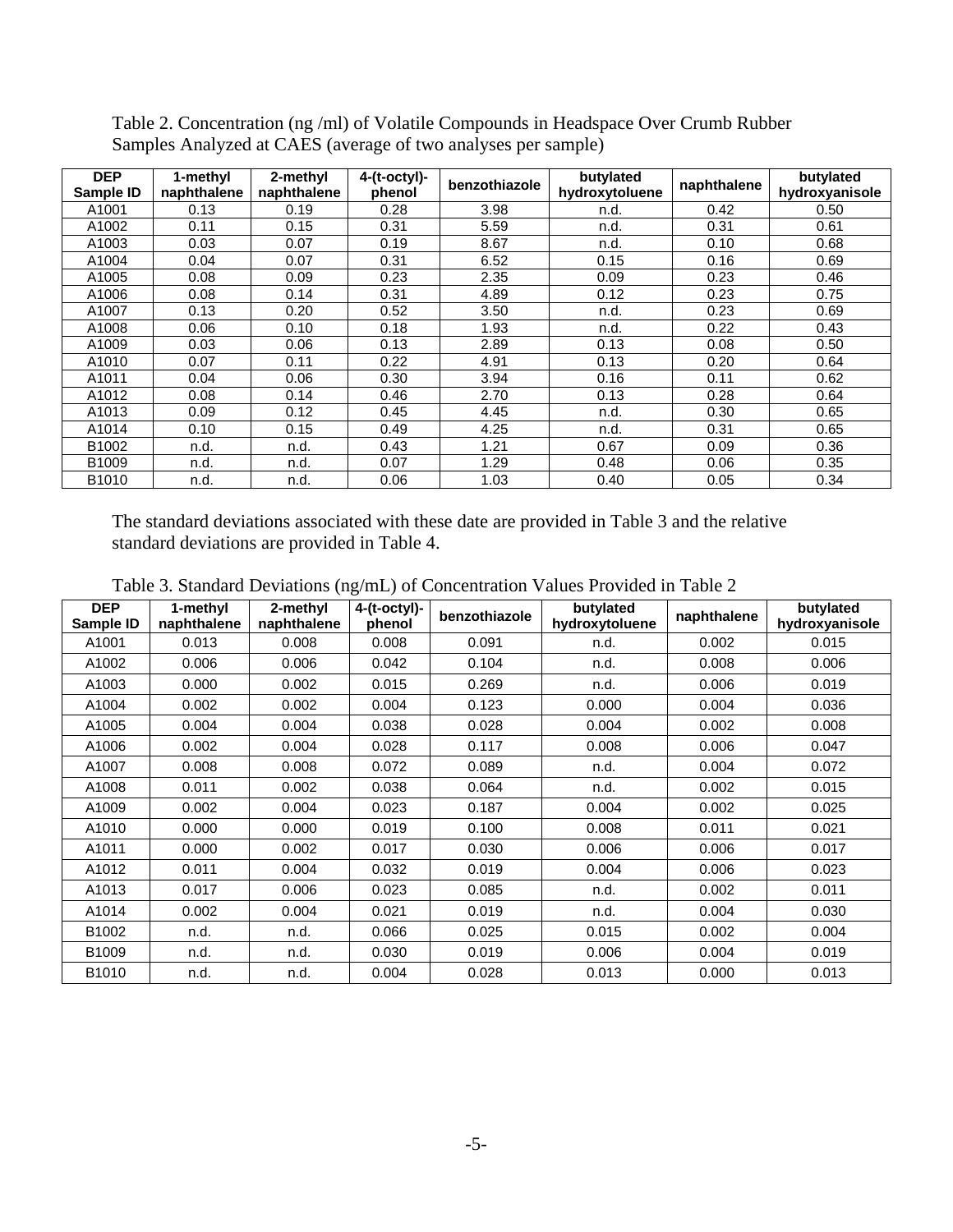| <b>DEP</b><br>Sample ID | 1-methyl<br>naphthalene | 2-methyl<br>naphthalene | $4-(t-octyl)-$<br>phenol | benzothiazole | butylated<br>hydroxytoluene | naphthalene | butylated<br>hydroxyanisole |
|-------------------------|-------------------------|-------------------------|--------------------------|---------------|-----------------------------|-------------|-----------------------------|
| A1001                   | 9.87%                   | 4.49%                   | 3.04%                    | 2.29%         |                             | 0.50%       | 2.96%                       |
| A1002                   | 5.98%                   | 4.12%                   | 13.60%                   | 1.86%         |                             | 2.75%       | 1.04%                       |
| A1003                   | 0.00%                   | 3.14%                   | 7.67%                    | 3.11%         |                             | 6.53%       | 2.82%                       |
| A1004                   | 5.24%                   | 3.14%                   | 1.36%                    | 1.89%         | 0.00%                       | 2.72%       | 5.19%                       |
| A1005                   | 5.66%                   | 4.71%                   | 16.53%                   | 1.17%         | 4.88%                       | 0.94%       | 1.84%                       |
| A1006                   | 2.67%                   | 3.14%                   | 8.97%                    | 2.39%         | 7.25%                       | 2.74%       | 6.20%                       |
| A1007                   | 6.43%                   | 4.35%                   | 13.98%                   | 2.55%         |                             | 1.84%       | 10.50%                      |
| A1008                   | 16.44%                  | 2.18%                   | 21.57%                   | 3.29%         |                             | 0.95%       | 3.47%                       |
| A1009                   | 7.44%                   | 7.07%                   | 18.30%                   | 6.45%         | 3.37%                       | 2.77%       | 5.05%                       |
| A1010                   | 0.00%                   | 0.00%                   | 8.54%                    | 2.03%         | 6.43%                       | 5.32%       | 3.30%                       |
| A1011                   | 0.00%                   | 3.45%                   | 5.71%                    | 0.75%         | 3.89%                       | 5.66%       | 2.72%                       |
| A1012                   | 12.86%                  | 3.07%                   | 6.91%                    | 0.71%         | 3.21%                       | 2.27%       | 3.63%                       |
| A1013                   | 19.51%                  | 5.24%                   | 5.20%                    | 1.91%         |                             | 0.70%       | 1.64%                       |
| A1014                   | 2.18%                   | 2.89%                   | 4.36%                    | 0.45%         |                             | 1.37%       | 4.56%                       |
| B <sub>1002</sub>       |                         |                         | 15.17%                   | 2.11%         | 2.21%                       | 2.48%       | 1.18%                       |
| B <sub>1009</sub>       |                         |                         | 5.89%                    | 1.48%         | 1.31%                       | 7.44%       | 5.42%                       |
| B1010                   |                         |                         | 7.44%                    | 2.68%         | 3.21%                       | 0.00%       | 3.72%                       |

Table 4. Relative Standard Deviations of Concentration Values Provided in Table 2.

In all but 6 cases the relative standard deviations are  $\langle 15\% \rangle$ .

The graphical representation of the data in Table 2 are provided in Figure 1 with the concentrations shown on a logarithmic scale due to the wide range of the concentrations. From this graph it is immediately apparent that benzothiazole (black bar) is present in the largest amount, by an order of magnitude, in the headspace above all the samples, both those coded "A" and those coded "B". Of particular note, samples B1002, B1009, and B1010 differ from the "A" samples in that butylated hydroxytoluene (green bar) is found in the gas phase at the second highest concentration (after benzothiazole) for all three of these samples.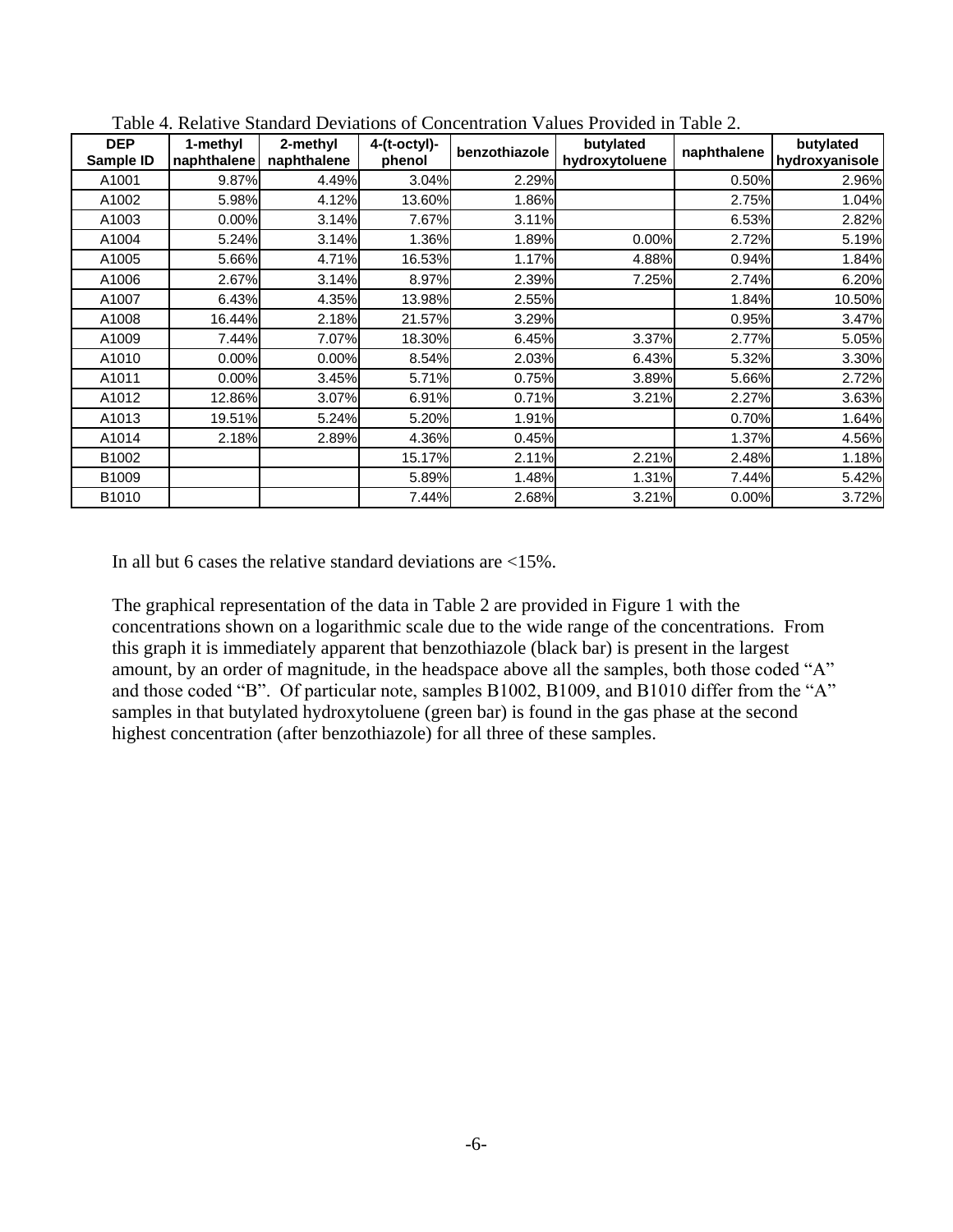

Figure 1.

We also treated the data by principal component analysis and provide a graphical representation of the results in Figure 2. It is not surprising, given the data in Figure 1, that, although there is divergence among the samples, the butylated hydroxytoluene drives all three "B" samples to locations on the PCA plot that are notably different from the other samples. The oval surrounding the "B" samples is for purposes of illustration only.



Figure 2.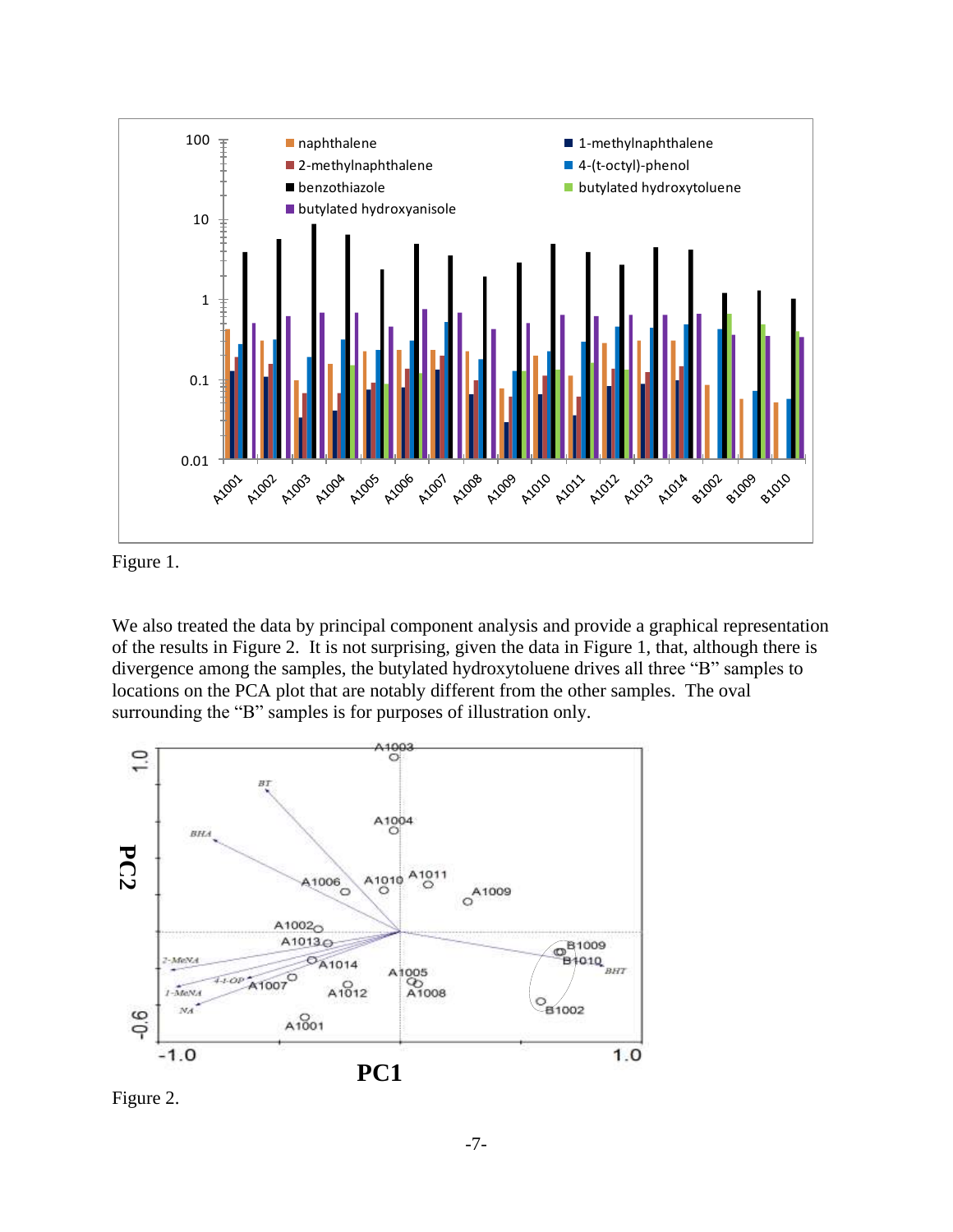# **3. VOLATILE COMPOUNDS FROM ALTERNATE INFILL PRODUCTS**

Alternate infill samples (products not derived from crumb rubber) were also provided by DEP for analysis in our laboratory. The samples were run using the same headspace method, specified in Appendix B, as was used for the crumb rubber samples. The volatile organic compounds detected in the headspace over the alternative infill materials—xylenes and styrenes—were different and fewer in number than what was observed for the volatile compounds in the headspace over the CRM. The concentration values for the vapor phase compounds over the alternate infills are given in Table 5. It should be noted that none of the compounds identified in the headspace was detected in the blanks.

Three samples contain all four of the detected volatiles, with the highest amounts in sample B1001. In eight samples none of the volatile compounds was detected. The vapor phase concentrations over sample B1001 are generally an order of magnitude higher than those over the remaining thirteen samples.

| <b>DEP</b><br>Sample ID | p, m-xylene | o-xylene | styrene | α-methylstyrene |
|-------------------------|-------------|----------|---------|-----------------|
| B1001                   | 13.72       | 1.47     | 6.35    | 2.39            |
| B <sub>1003</sub>       | 0.39        | 0.30     | 0.50    | 0.27            |
| B1004                   | n.d.        | n.d.     | n.d.    | n.d.            |
| B1005                   | 0.38        | 0.31     | 1.38    | 0.62            |
| B1006                   | n.d.        | n.d.     | n.d.    | n.d.            |
| B1007                   | n.d.        | n.d.     | n.d.    | n.d.            |
| B1008                   | n.d.        | n.d.     | n.d.    | n.d.            |
| B1011                   | 1.18        | 1.07     | n.d.    | n.d.            |
| B1012                   | n.d.        | n.d.     | n.d.    | n.d.            |
| B1013                   | n.d.        | n.d.     | n.d.    | n.d.            |
| B1014                   | n.d.        | n.d.     | n.d.    | n.d.            |
| B1015                   | n.d.        | n.d.     | n.d.    | n.d.            |
| B1016                   | 1.24        | 0.99     | 1.62    | n.d.            |
| B1017                   | 1.20        | n.d.     | n.d.    | n.d.            |

Table 5. Concentrations (ng/ml) in Headspace Over Alternate Infills, Average of Two Analyses per Sample

The very small standard deviations and the relative standard deviations for these concentrations are given in Tables 6 and 7.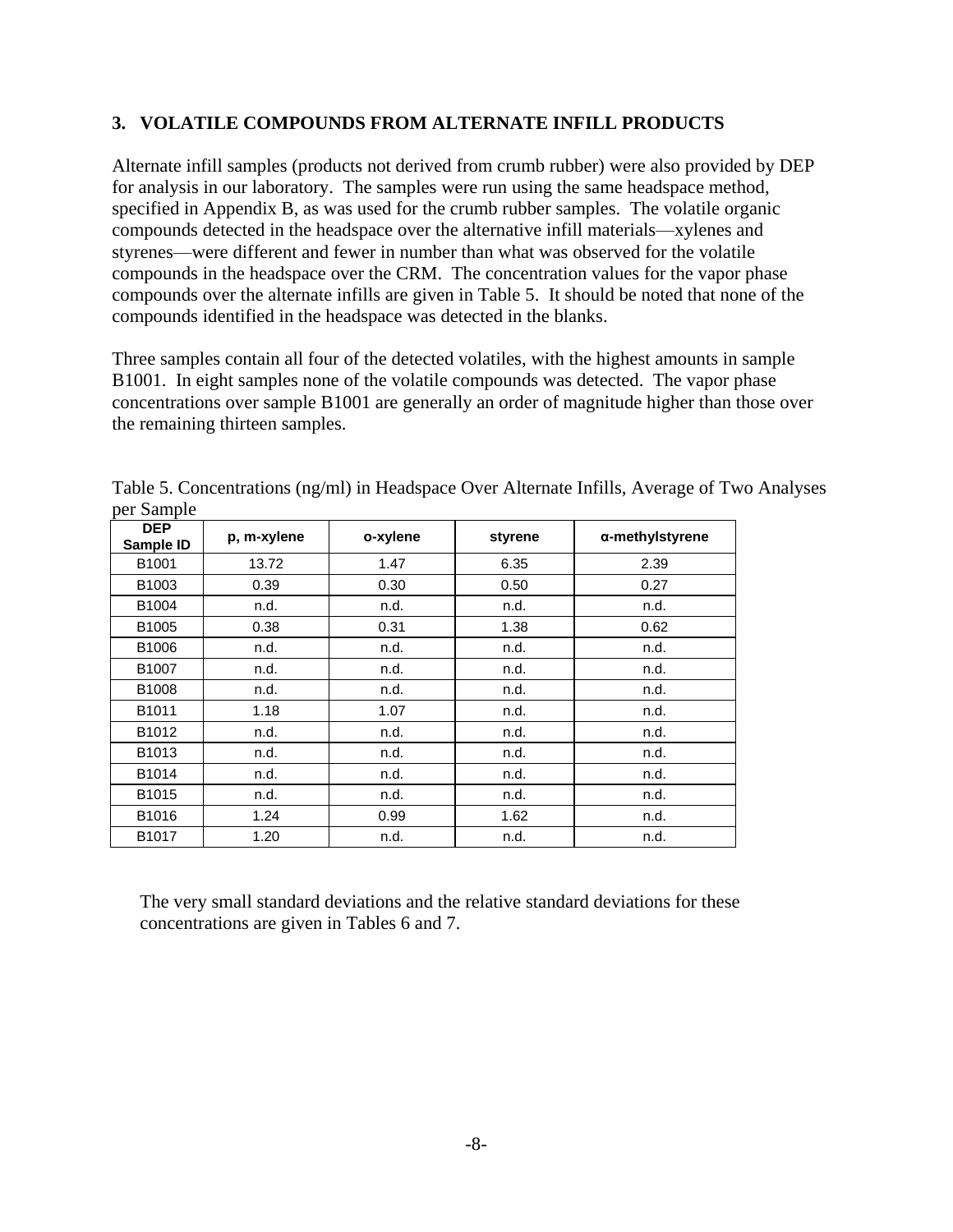| <b>DEP</b><br>Sample ID | p, m-xylene | o-xylene | styrene  | $\alpha$ -methylstyrene |
|-------------------------|-------------|----------|----------|-------------------------|
| B1001                   | 0.319047    | 0.024607 | 0.217435 | 0.044548                |
| B1003                   | 0.005091    | 0.000849 | 0.000424 | 0.001273                |
| B1004                   |             |          |          |                         |
| B <sub>1005</sub>       | 0.001273    | 0.007637 | 0.072761 | 0.03585                 |
| B1006                   |             |          |          |                         |
| B1007                   |             |          |          |                         |
| B1008                   |             |          |          |                         |
| B <sub>1011</sub>       | 0.035355    | 0.077782 |          |                         |
| B <sub>1012</sub>       |             |          |          |                         |
| B <sub>1013</sub>       |             |          |          |                         |
| B1014                   |             |          |          |                         |
| B <sub>1015</sub>       |             |          |          |                         |
| B1016                   | 0.001414    | 0.000707 | 0.06364  |                         |
| B1017                   | 0.004243    |          |          |                         |

Table 6. Standard Deviations of Concentration Values in Table 5.

Table 7. Relative Standard Deviations of Concentration Values in Table 5

| <b>DEP Sample</b><br>ID | p, m-xylene | o-xylene | styrene | α-methylstyrene |
|-------------------------|-------------|----------|---------|-----------------|
| B <sub>1001</sub>       | 2.326%      | 1.675%   | 3.425%  | 1.865%          |
| B <sub>1003</sub>       | 1.294%      | 0.280%   | 0.084%  | 0.469%          |
| B1004                   |             |          |         |                 |
| B <sub>1005</sub>       | 0.336%      | 2.450%   | 5.272%  | 5.738%          |
| B1006                   |             |          |         |                 |
| B1007                   |             |          |         |                 |
| B1008                   |             |          |         |                 |
| B <sub>1011</sub>       | 1.179%      |          |         |                 |
| B <sub>1012</sub>       | 2.263%      | 10.292%  |         |                 |
| B <sub>1013</sub>       | 3.009%      | 7.303%   |         |                 |
| B1014                   |             |          |         |                 |
| B <sub>1015</sub>       |             |          |         |                 |
| B1016                   |             |          |         |                 |
| B1017                   |             |          |         |                 |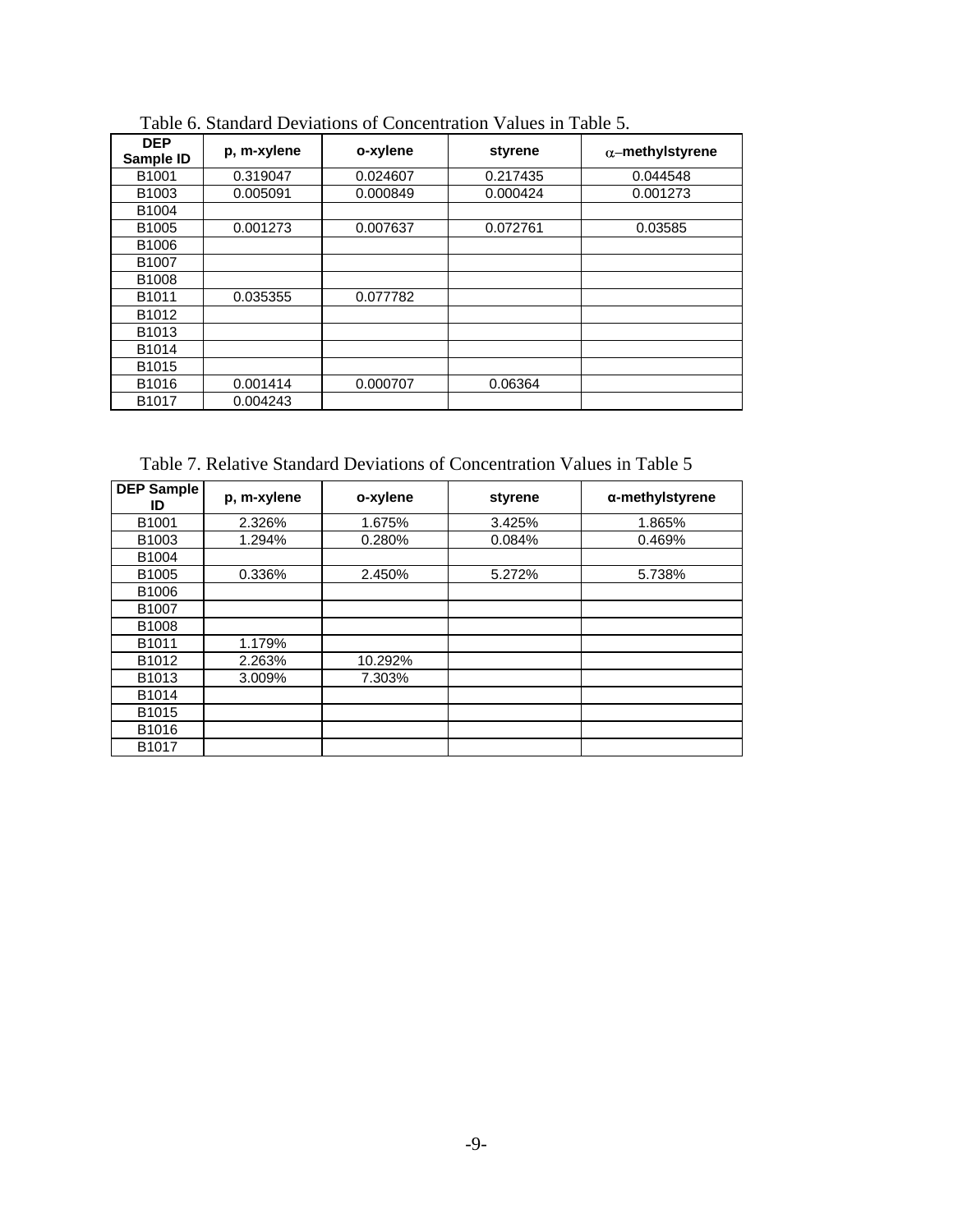# **4. LEACHING STUDY**

In the experiments presented in sections 2 and 3 above we report on compounds detected in the gas phase, under the operational conditions employed, associated with crumb rubber and alternate infill materials. We were also charged with examining substances accessible via leaching of the infill materials by aqueous solutions. In section 4 we report our data from the leaching experiments.

To determine major organic compounds and heavy metals which may be leached from CRM when the material is exposed to rain, our experiments relied on EPA Method 1312, Synthetic Precipitation Leaching Procedure (SPLP). At the time of submission of this report, this method is available at [\(http://www.epa.gov/waste/hazard/testmethods/sw846/pdfs/1312.pdf\)](http://www.epa.gov/waste/hazard/testmethods/sw846/pdfs/1312.pdf). This laboratory-based procedure is a method "…designed to determine the mobility of both organic and inorganic analytes present in liquids, soils, and wastes."

The major organic compound observed to leach from the majority of the CRM samples, benzothiazole, was concentrated using solid phase extraction (SPE) of the aqueous leachate, followed by GC/MS analysis of the concentrated extract. For details of the method please see Appendix D. The results are presented in Table 8. The LOQ for benzothiazole in the leachate is 0.007 ng/ml.

| <b>DEP</b>         | distilled | acidified      |
|--------------------|-----------|----------------|
| <b>Sample Code</b> | water     | (pH=4.2) water |
| A1001              | 0.120     | 0.120          |
| A1002              | 0.190     | 0.190          |
| A1003              | 0.230     | 0.260          |
| A1004              | 0.220     | 0.210          |
| A1005              | 0.060     | 0.070          |
| A1006              | 0.150     | 0.110          |
| A1007              | 0.090     | 0.120          |
| A1008              | 0.144     | 0.150          |
| A1009              | 0.183     | 0.185          |
| A1010              | 0.270     | 0.268          |
| A1011              | 0.203     | 0.206          |
| A1012              | 0.165     | 0.169          |
| A1013              | 0.116     | 0.095          |
| A1014              | 0.178     | 0.213          |
| B1002              | 0.030     | 0.060          |
| B1009              | 0.086     | 0.090          |
| B <sub>1010</sub>  | 0.077     | 0.080          |

Table 8. Benzothiazole ( $\mu$ g/mL) in Leachate from CRM Samples

From the analysis of the tabulated data it may be shown that there is no significant difference between the amount of benzothiazole leached by simulated rainwater versus what is leached by non-pH adjusted water ( $\alpha$ <0.05). The data do confirm, however, that BT is accessible by exposure of the CRM to aqueous solution.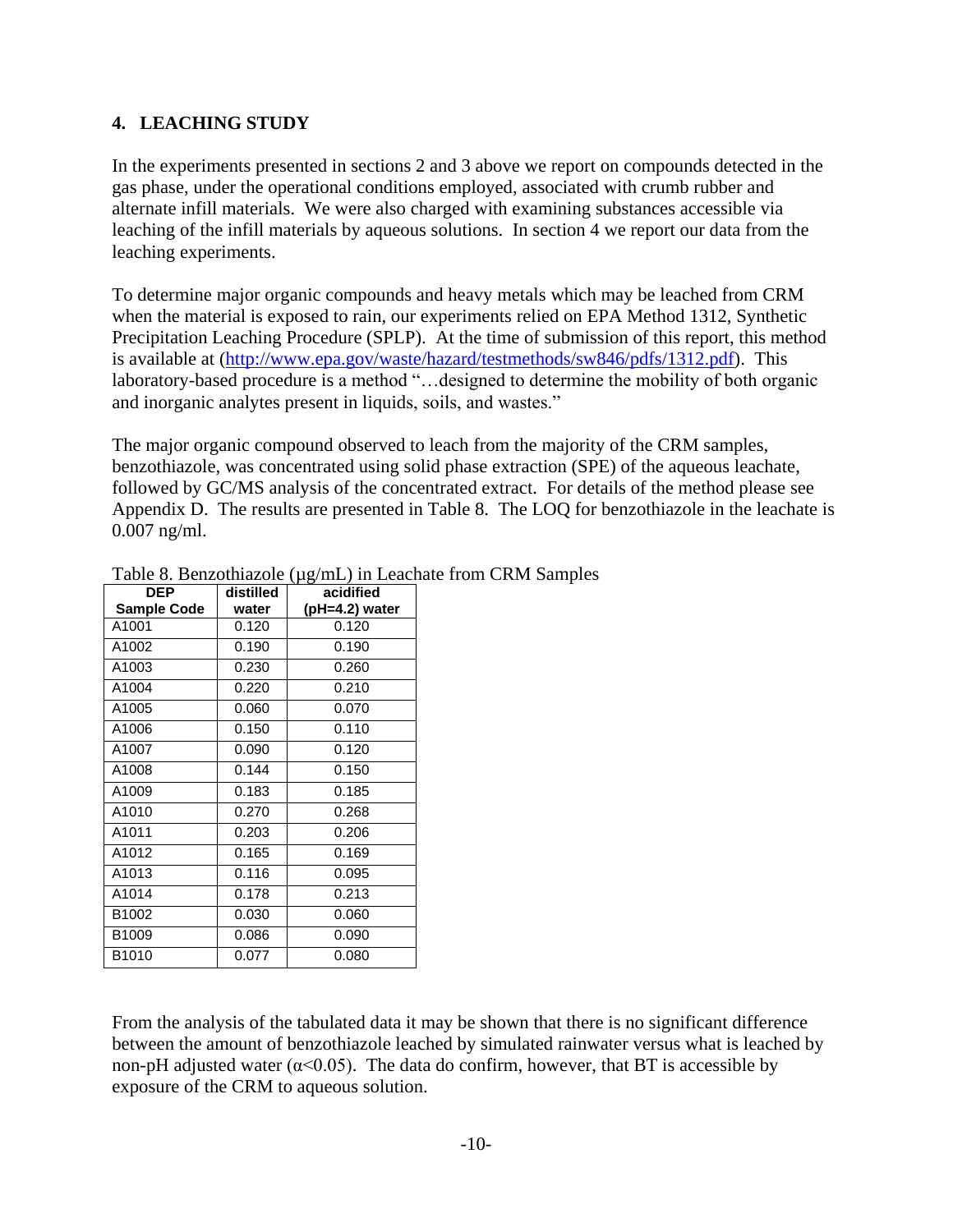Concentrations of several elements were determined directly in the leachate using ICP-MS. Specifics of the method are provided in Appendix C. The data are presented in Table 9 for the CRM and in Table 8 for some of the alternate infill products. It is not surprising that the zinc concentration in every CRM sample exceeds that of the other elements listed by two to six orders of magnitude. This observation is consistent with what has been reported in the literature. (Councell TB, Duckenfield KU, Landa ER, Callender E. "Tire-wear particles as a source of zinc to the environment" ENVIRON SCI TECH, **38**: 4206-4214 (2004).)

| DEP Sample<br>ID | Cr      | Mn      | Ni    | Cu      | Zn       | - \--o o/<br>As | Cd      | Ba     | Pb      |
|------------------|---------|---------|-------|---------|----------|-----------------|---------|--------|---------|
| A1001            | 23.96   | 1443.19 | 28.57 | 143.32  | 50505.40 | 27.94           | $<$ MDL | 415.99 | 69.90   |
| A1002            | 1.04    | 98.24   | 8.94  | 5.65    | 58484.65 | $<$ MDL         | $<$ MDL | 263.82 | 2.94    |
| A1003            | 1.94    | 205.83  | 11.62 | 11.86   | 29536.66 | $<$ MDL         | $<$ MDL | 281.43 | 3.91    |
| A1004            | 1.46    | 361.49  | 10.94 | 19.33   | 8345.73  | $<$ MDL         | $<$ MDL | 165.01 | 1.63    |
| A1005            | 2.71    | 48.88   | 10.39 | 6.19    | 3168.71  | $<$ MDL         | $<$ MDL | 146.27 | 1.34    |
| A1006            | 1.44    | 286.52  | 16.84 | 8.66    | 37429.42 | $<$ MDL         | $<$ MDL | 469.71 | 8.73    |
| A1007            | < MDL   | 258.13  | 13.00 | 13.84   | 48992.89 | $<$ MDL         | $<$ MDL | 262.87 | 3.76    |
| A1008            | 31.47   | 296.29  | 23.14 | 85.97   | 71535.52 | 6.57            | $<$ MDL | 268.76 | 54.65   |
| A1009            | $<$ MDL | 404.28  | 15.90 | 20.68   | 43592.73 | $<$ MDL         | $<$ MDL | 464.51 | 1.01    |
| A1010            | $<$ MDL | 243.32  | 10.13 | 6.16    | 51270.19 | $<$ MDL         | $<$ MDL | 261.71 | 2.71    |
| A1011            | 3.57    | 365.89  | 13.06 | 27.24   | 4395.81  | $<$ MDL         | $<$ MDL | 210.53 | 36.66   |
| A1012            | $<$ MDL | 258.08  | 17.07 | < MDL   | 30330.14 | $<$ MDL         | $<$ MDL | 431.63 | 3.74    |
| A1013            | 1.56    | 94.17   | 8.11  | 6.25    | 44580.42 | $<$ MDL         | 2.61    | 124.73 | 2.55    |
| A1014            | $<$ MDL | 101.61  | 8.65  | 14.15   | 49327.55 | $<$ MDL         | $<$ MDL | 129.24 | 2.46    |
| B1002            | 13.17   | 2.24    | 57.15 | $<$ MDL | 18507.39 | < MDL           | $<$ MDL | 476.78 | $<$ MDL |
| B1009            | 11.72   | 2.70    | 45.99 | $<$ MDL | 17033.16 | $<$ MDL         | $<$ MDL | 502.91 | $<$ MDL |
| B1010            | 9.54    | 2.85    | 38.54 | < MDL   | 13861.07 | $<$ MDL         | 17.01   | 460.04 | $<$ MDL |

Table 9. Elemental Analytes in pH Adjusted Leachate from CRM (ng/g)

The leachate from several of the alternate infill materials was also examined for comparison with the CRM. These data are provided in Table 10. It should be noted that the zinc concentration does not dominate these data as it does for CRM. Particular note should be taken of the chromium concentrations. Several of these alternate infill products are colored green and the source of the chromium may be the colorant.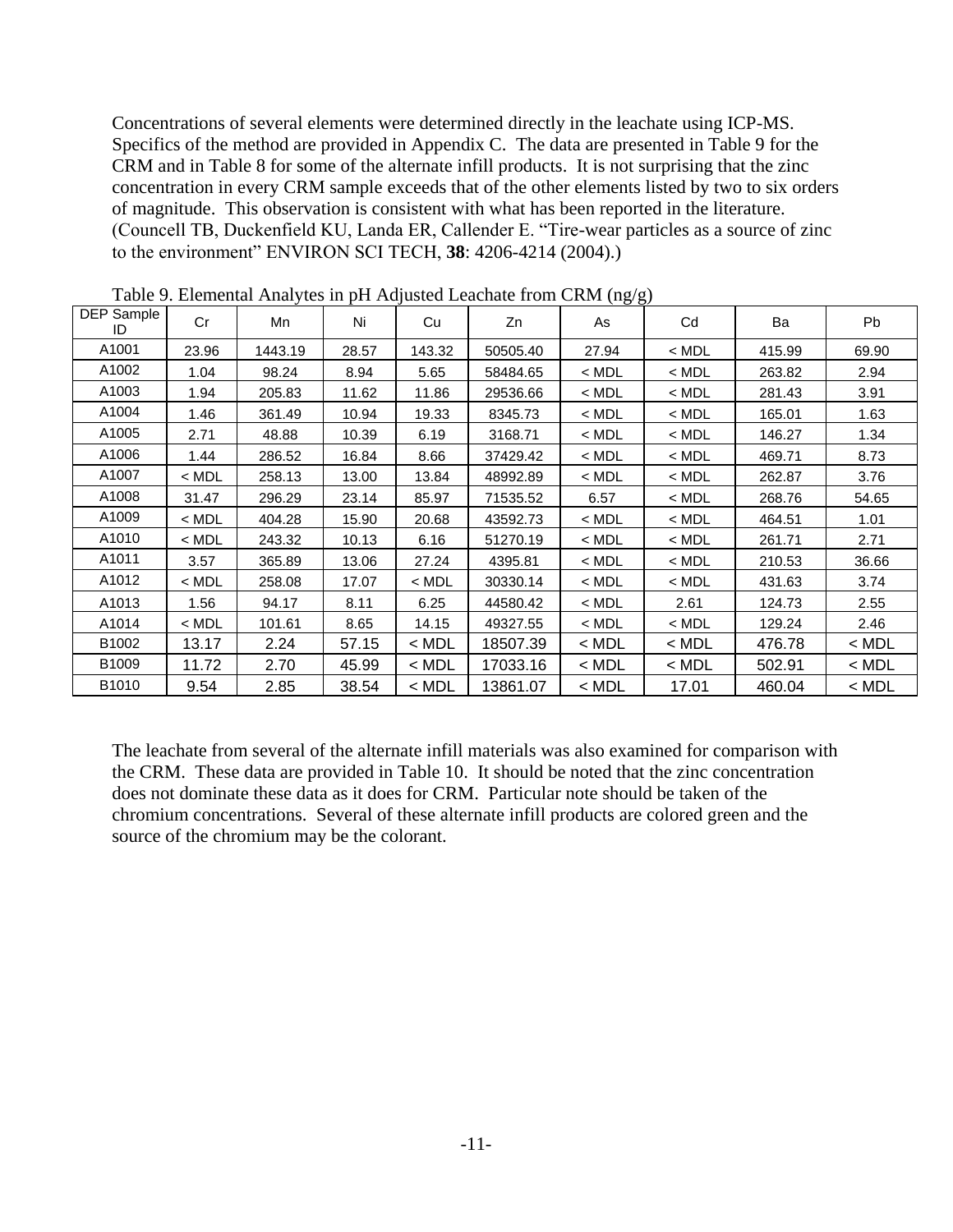|                         |         |        |        |         |         |         |         | \--0' 0' |         |
|-------------------------|---------|--------|--------|---------|---------|---------|---------|----------|---------|
| <b>DEP</b><br>Sample ID | Cr      | Mn     | Ni     | Cu      | Zn      | As      | Cd      | Ba       | Pb.     |
| B <sub>1001</sub>       | 8.10    | 45.28  | 19.02  | < MDL   | 117.18  | $<$ MDL | $<$ MDL | 161.24   | $<$ MDL |
| B1003                   | 27.27   | 49.16  | 6.56   | $<$ MDL | $<$ MDL | 4.51    | $<$ MDL | 317.68   | 14.29   |
| B1004                   | 1577.36 | 60.24  | 4.52   | $<$ MDL | $<$ MDL | 8.73    | $<$ MDL | 204.41   | 6.97    |
| B <sub>1005</sub>       | 100.50  | 25.06  | 9.28   | 6.38    | 175.02  | $<$ MDL | $<$ MDL | 427.56   | $<$ MDL |
| B1006                   | 534.20  | 5.09   | 8.00   | 5.12    | $<$ MDL | 10.61   | $<$ MDL | 26.15    | 4.77    |
| B1007                   | 7.15    | 21.99  | 382.50 | 7.86    | 269.15  | 12.64   | $<$ MDL | 24.02    | 0.74    |
| B1008                   | 455.24  | 5.21   | 10.96  | 13.69   | $<$ MDL | 7.38    | $<$ MDL | 21.07    | 4.09    |
| B1011                   | $<$ MDL | 4.17   | 1.31   | 30.50   | 1114.55 | $<$ MDL | $<$ MDL | 5.21     | $<$ MDL |
| B1012                   | 1028.23 | 56.14  | 3.26   | $<$ MDL | $<$ MDL | $<$ MDL | $<$ MDL | 11.32    | 2.13    |
| B <sub>1013</sub>       | 2.36    | 398.68 | 6.93   | 5.97    | 161.91  | $<$ MDL | $<$ MDL | 6.68     | $<$ MDL |
| B <sub>1014</sub>       | 54.65   | 24.36  | 5.43   | $<$ MDL | $<$ MDL | 8.64    | $<$ MDL | 31.74    | 0.59    |
| B1015                   | 13.09   | 26.28  | 348.75 | 7.44    | 226.71  | 8.88    | $<$ MDL | 17.27    | 0.67    |
| B1016                   | $<$ MDL | 14.73  | 6.54   | $<$ MDL | $<$ MDL | $<$ MDL | $<$ MDL | 180.45   | $<$ MDL |
| B <sub>1017</sub>       | $<$ MDL | 969.01 | 60.07  | 349.73  | 479.49  | $<$ MDL | $<$ MDL | 471.17   | $<$ MDL |

Table 10. Elemental Analytes in pH Adjusted Leachate from Alternate Infill Products (ng/g)

Table 11. Minimum Detection Level in the Leachate

|               | Mn | Ni | ٠.<br>Ψu | --  | As | $\sim$ .<br>٠.<br>vu | Ba | Dŀ   |
|---------------|----|----|----------|-----|----|----------------------|----|------|
| MDL in<br>ppb |    |    |          | 100 |    |                      |    | ັ∨.⊽ |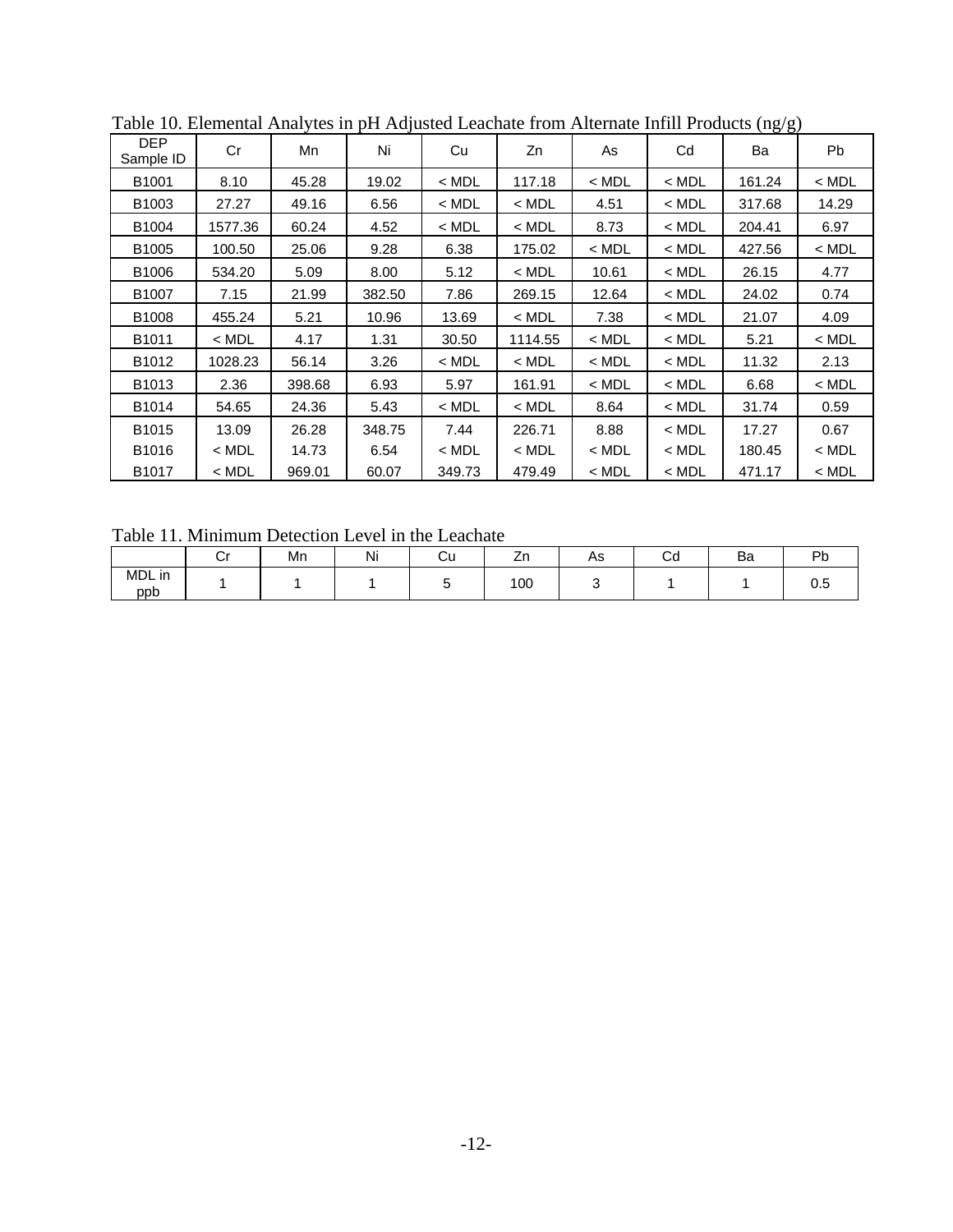# **5. WEATHERING STUDY**

In addition to the determination of substances outgassing (section 2) and leaching (section 4) from virgin CRM and the alternate infills, the laboratory was also asked to examine how the profiles of these substances alter under conditions of weathering, that is, exposure of the CRM to sunlight, heat, rain, and mechanical abrasion. Three different approaches were considered:

# A. Controlled exposure of CRM to outdoor environmental conditions.

This experiment was conducted on the New Haven campus of CAES. Four glass powder funnels were fitted with glass wool plugs so as to block the stem. Each funnel was then filled with 50g of virgin CRM (sample purchased and sent directly to CAES by Environment and Human Health Inc. in 2007). Each funnel containing a CRM sample was placed atop a 250mL amber glass Qorpak jar. This set-up was placed in a secure location outside the laboratory building. The CRM in two of the funnels was sampled weekly; for each sample, two 1g portions were analyzed via the headspace method provided in Appendix B. Two different 2g portions were leached and extracted by the SPE method, see Appendix D. The CRM in the other two funnels was not sampled; however, if available, 80mL of rainwater, which leached through these two CRM samples, was collected from the Qorpak jar and analyzed by the SPE method in Appendix D.

In Table 12 we provide the data from the headspace analysis of the CRM exposed to these controlled, outdoor environmental conditions. Please note that in the unweathered sample purchased by EHHI, no butylated hydroxytoluene was detected, in contrast to the data from the samples listed in Table 2.

| Sample ID<br>(week) | benzothiazole | 1-methyl<br>naththalene | 2-methyl<br>naphthalene | naphthalene | 4-(t-octyl)-phenol | butylated<br>hydroxyanisole |
|---------------------|---------------|-------------------------|-------------------------|-------------|--------------------|-----------------------------|
| T0                  | 3.75          | 0.12                    | 0.24                    | 0.40        | 0.35               | 0.77                        |
| T <sub>1</sub>      | 1.95          | 0.05                    | 0.09                    | 0.12        | 0.28               | 0.45                        |
| T <sub>2</sub>      | 0.97          | 0.04                    | 0.06                    | 0.06        | 0.31               | 0.40                        |
| T <sub>3</sub>      | 1.56          | 0.04                    | 0.07                    | 0.08        | 0.31               | 0.44                        |
| <b>T4</b>           | 1.77          | 0.04                    | 0.08                    | 0.08        | 0.30               | 0.43                        |
| T <sub>5</sub>      | 1.59          | 0.05                    | 0.07                    | 0.10        | 0.30               | 0.48                        |
| T <sub>6</sub>      | 1.20          | 0.04                    | 0.06                    | 0.05        | 0.25               | 0.36                        |
| T7                  | 0.99          | 0.04                    | 0.06                    | 0.04        | 0.24               | 0.33                        |
| T8                  | 1.17          | 0.05                    | 0.05                    | 0.06        | 0.23               | 0.41                        |
| T10                 | 1.08          | 0.04                    | 0.05                    | 0.06        | 0.22               | 0.37                        |

Table 12. Concentrations (ng /ml) of Volatile Compounds in Headspace Over Crumb Rubber Samples Aged at CAES (average of two analyses per sample)

The standard deviations for these data are given in Table 13.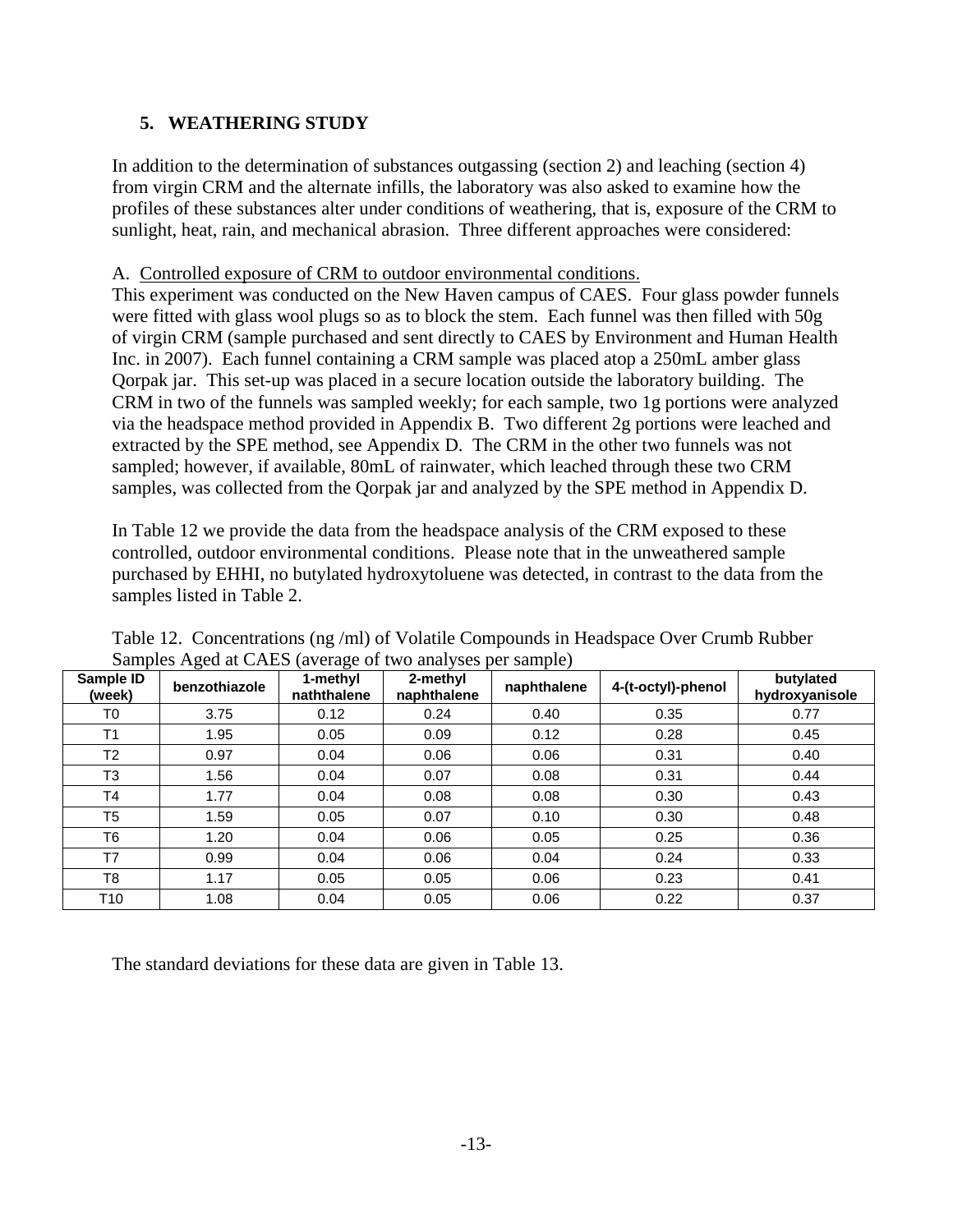| Sample ID<br>(week) | benzothiazole | 1-methyl<br>naththalene | 2-methyl<br>naphthalene | \-- <i>o</i> ' -------<br>naphthalene | 4-(t-octyl)-phenol | butylated<br>hydroxyanisole |
|---------------------|---------------|-------------------------|-------------------------|---------------------------------------|--------------------|-----------------------------|
| T0                  | 0.026         | 0.006                   | 0.008                   | 0.012                                 | 0.016              | 0.118                       |
| T <sub>1</sub>      | 0.032         | 0.003                   | 0.010                   | 0.002                                 | 0.004              | 0.061                       |
| T <sub>2</sub>      | 0.087         | 0.003                   | 0.010                   | 0.008                                 | 0.012              | 0.017                       |
| T <sub>3</sub>      | 0.184         | 0.002                   | 0.007                   | 0.009                                 | 0.030              | 0.078                       |
| T <sub>4</sub>      | 0.279         | 0.006                   | 0.014                   | 0.020                                 | 0.004              | 0.011                       |
| T <sub>5</sub>      | 0.138         | 0.002                   | 0.020                   | 0.008                                 | 0.001              | 0.015                       |
| T <sub>6</sub>      | 0.091         | 0.007                   | 0.002                   | 0.000                                 | 0.017              | 0.018                       |
| T7                  | 0.089         | 0.004                   | 0.003                   | 0.009                                 | 0.021              | 0.024                       |
| T <sub>8</sub>      | 0.110         | 0.009                   | 0.007                   | 0.006                                 | 0.019              | 0.005                       |
| T <sub>10</sub>     | 0.007         | 0.003                   | 0.005                   | 0.015                                 | 0.006              | 0.055                       |

Table 13. Standard deviations for data listed in Table 12 (ng/mL)

We have also plotted the data from Table 12 in Figure 3.



Figure 3.

Several comments are in order relative to the data in Figure 3. First, although there is a decrease in the amounts of all six compounds which outgas over the ten weeks of this experiment, the decrease is the least for 4-t-octylphenol. Second, at approximately 20 days of weathering under the conditions in this experiment, the five compounds appear to reach a consistent level of outgassing, reduced to about 20% of the amount at T0 (naphthalene) to about 80% for 4-toctylphenol. The order of the remaining fraction is noted here for reference in the next topic: 4  $t$ -OP > BHA > 1-meNaph > BT > 2-meNaph > Naph. It must be emphasized that these observations pertain to the conditions under which this experiment was conducted.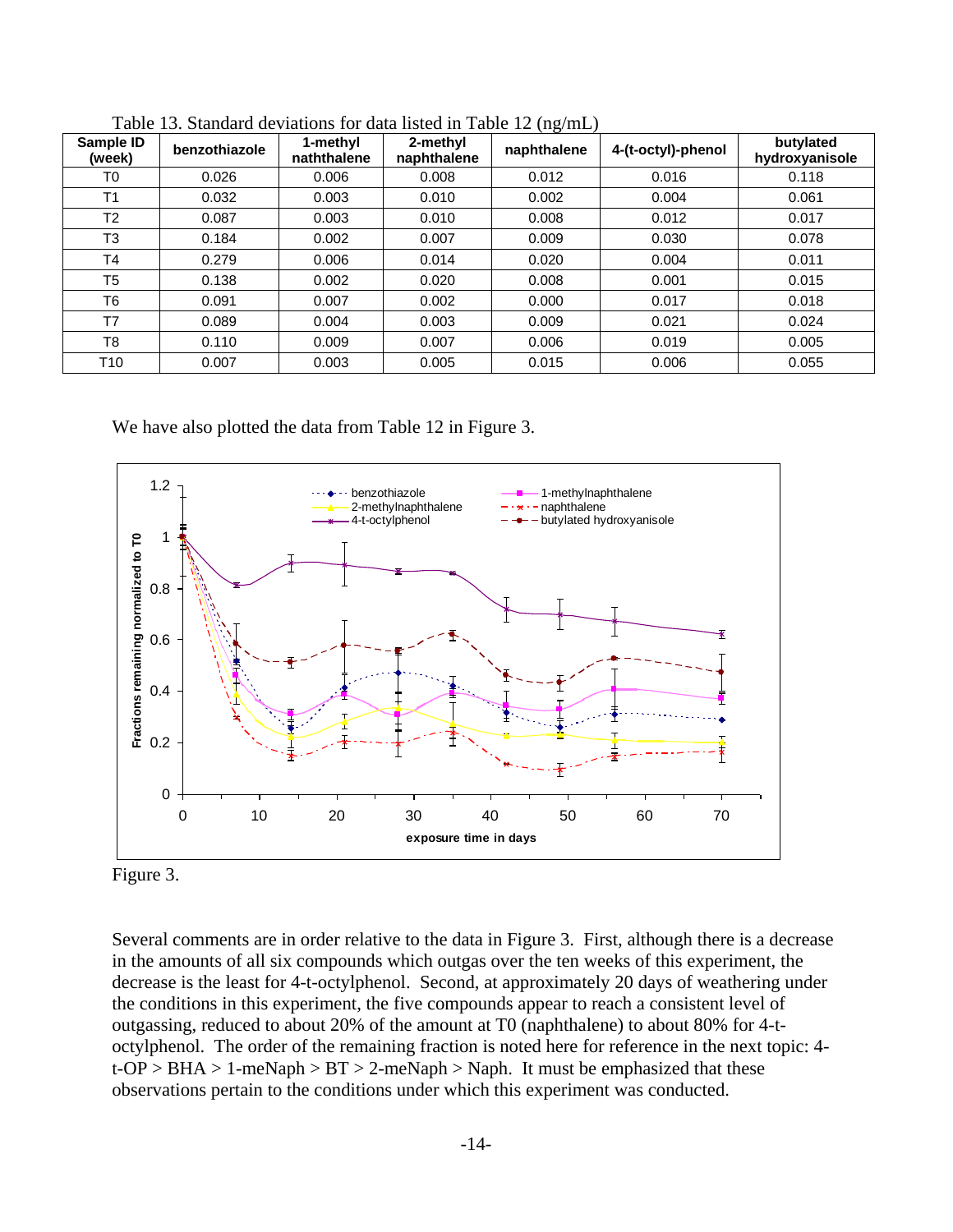# B. Exposure of CRM to real-world, on-field conditions

From Brian Golembewski of Connecticut DEP we learned that for at least two of the fields on which air-sampling was conducted in 2009, the DEP had supplied the CAES laboratory with virgin infill, designated as Sample A1002 and Sample A1003 (see Table 2 in section 2), in the first set of samples submitted for analysis. It was therefore possible to sample these infills from the fields after two years of natural weathering.

| <b>DEP</b><br>Sample ID                        | 1-methyl<br>naphthalene | 2-methyl<br>naphthalene | $4-(t-octyl)$ -<br>phenol | benzothiazole | butylated<br>hydroxytoluene | naphthalene | butylated<br>hydroxyanisole |
|------------------------------------------------|-------------------------|-------------------------|---------------------------|---------------|-----------------------------|-------------|-----------------------------|
| A1002 (T0)                                     | 0.107                   | 0.155                   | 0.312                     | 5.59          | n.d.                        | 0.309       | 0.611                       |
| A1002 Field<br>(T two<br>years)                | n.d.                    | n.d.                    | 0.179                     | 0.108         | n.d.                        | n.d.        | 0.323                       |
| A1002 Field<br>Normalized<br>to T <sub>0</sub> |                         |                         | 0.58                      | 0.010         |                             |             | 0.52                        |
| A1003 (T0)                                     | 0.033                   | 0.068                   | 0.194                     | 8.669         | n.d.                        | 0.098       | 0.677                       |
| A1003 Field<br>(T two<br>years)                | n.d.                    | n.d.                    | 0.143                     | 0.095         | n.d.                        | n.d.        | 0.375                       |
| A1003 Field<br>Normalized<br>to T <sub>0</sub> |                         |                         | 0.74                      | 0.01          |                             |             | 0.55                        |

| Table 14. Data from CRM under On-field Weathering Conditions |  |
|--------------------------------------------------------------|--|
|--------------------------------------------------------------|--|

It is of interest to compare these data with those from the experiment described in topic B, above. Interestingly, the normalized order noted in Table 14,  $4-t-OP > BHA > BT$ , is strikingly similar to those in Figure 3, despite the considerably different samples and experimental conditions.

# C. Simulated weathering protocol

It was intended that the simulated weathering experiment would be designed using the Xenon Light Stability and Weathering Tester (Q-SUN, Q-Lab Corporation in Arizona) to simulate weathering by sunlight, heat, rain, and likely mechanical stress. However, as of the submission of this report is was not possible for CAES to coordinate with Q-Lab Corporation to schedule a demonstration trial use agreement. Given the information provided above, it is questionable whether it is either desirable or feasible for CAES to obtain and operate a Q-SUN tester for a period of 60 days to conduct the acceleration weathering examination of crumb rubber material. Purchase of this equipment is not possible within the budget allotted for this project.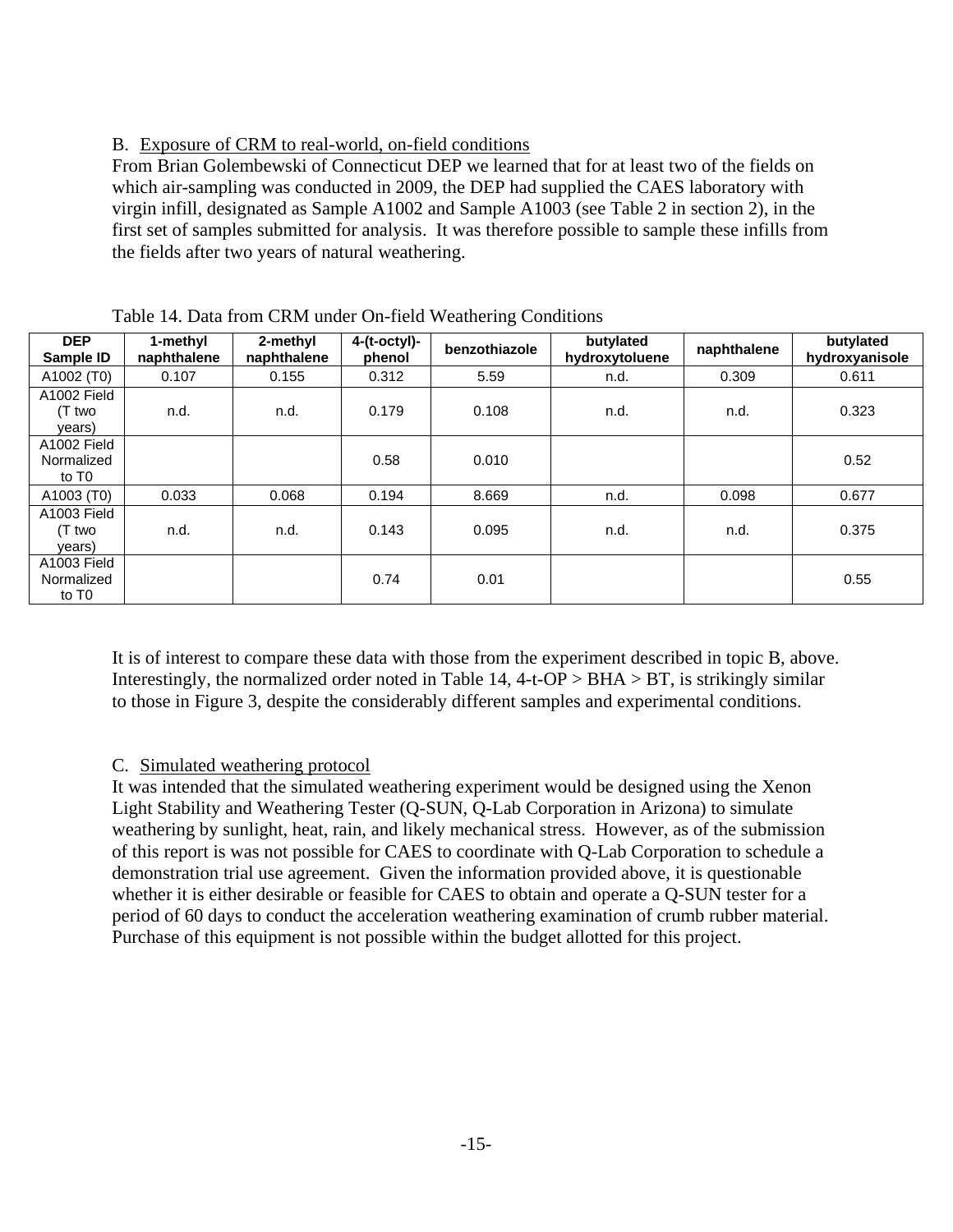# **6. APPENDIX A**

# METHOD FOR THE IDENTIFICATION OF VOLATILE COMPOUNDS OUTGASSING FROM CRUMB RUBBER DERIVED FROM RECYCLED TIRES

### **Preparation:**

CTC Analytics 10mL headspace vials: PTFE/silicone septa 1.3mm thick

Samples: 1g crumbs/coated sand

To establish that the 1g subsample is a consistent representation of the bulk CRM, multiple analyses using the SPME procedure described in this appendix were conducted on two different CRM samples. The results are provided in the following figure.



Figure 1A.

The very consistent and small standard deviations for eleven of the compounds, as shown in Figure 1A, justify the assertion that a one gram subsample is representative of the bulk sample.

#### **Analysis: tire\_crumb\_current.mth**

**Extraction:** CTC Analytics CombiPAL Model #MXY02-01B w/ MH01-00B Agitator & MB01-00A Controller Supelco 57289-U PDMS SPME fiber, 30um, 23ga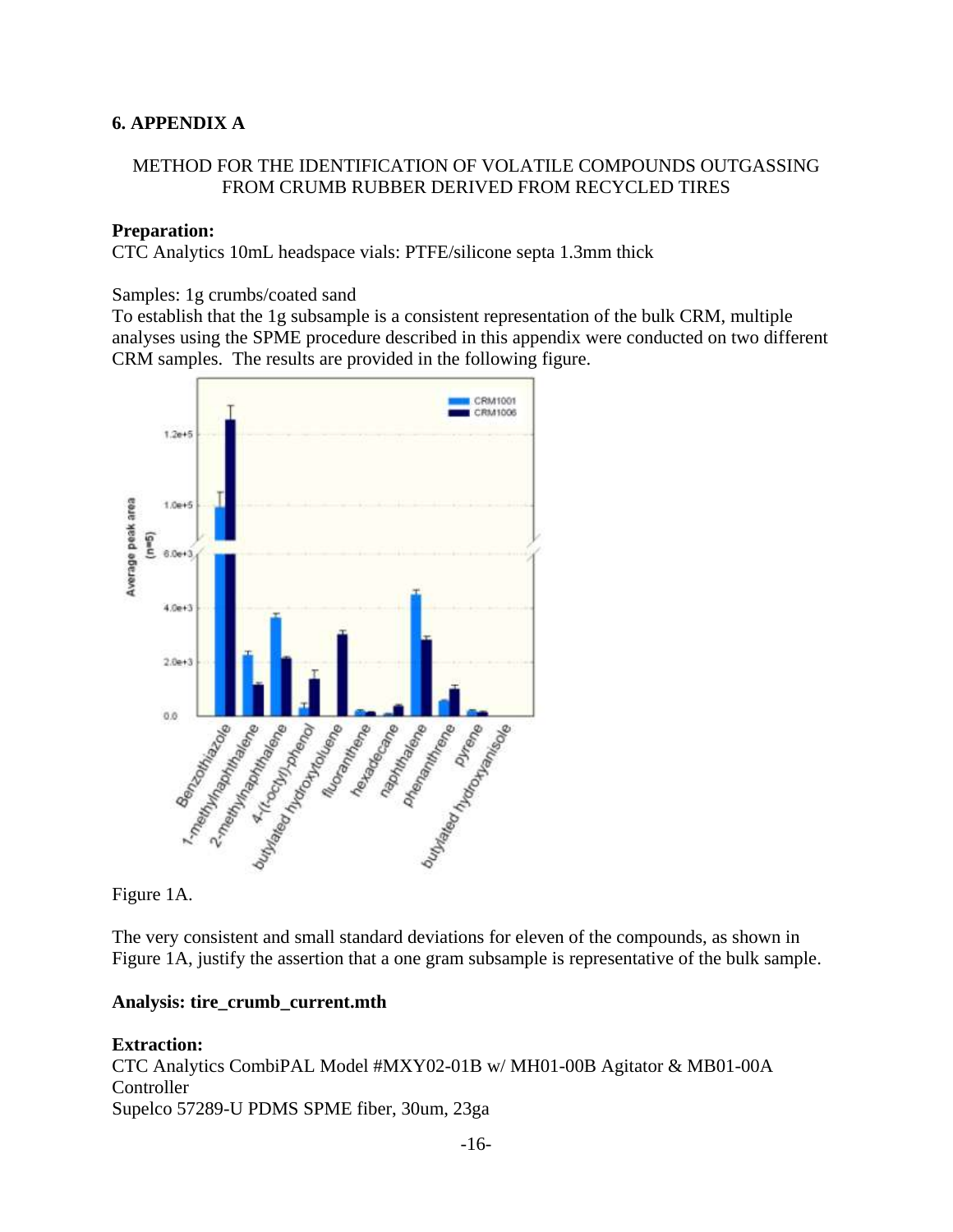Agitator 60º C Pre-Incubation time 0min Extraction rpm 0 Fiber depth to bottom 25mm Extrn time 40min Desorb time 20min Prep ahead time 60min No bakeout

#### **Gas Chromatography:**

Varian 3800GC 1177 Injector with Supelco 22609-U Merlin Microseal Injector temp: 260º C Injector conditions Time (min)  $\vert$  Condition  $\vert$  Split (%) 0.00 | On | 50  $0.01$  off  $\vert 0 \vert$ 0.75 | on | 100 3.00 on 20

Constant flow 1.0mL/min Column: Varian FactorFour VF5-MS 30m x 0.25mm ID x 0.25um film GC Oven Program

| Temp | Rate | Hold | Total |
|------|------|------|-------|
| 40   |      |      |       |
| 50   |      |      | 10    |
| 160  |      |      | 32    |
| 300  | 10   | 10   | 56    |

#### **Mass Spectrometry:**

Varian 4000MS Ion Trap

Source Config: External EI

Trap Temp:180º C Manifold Temp: 60º C Transfer Line Temp: 200º C Ion Source Temp: 180º C

Fil/Mul Delay: 6min EI/Auto-Full: 6-56min

Low mass 35m/z High mass 420m/z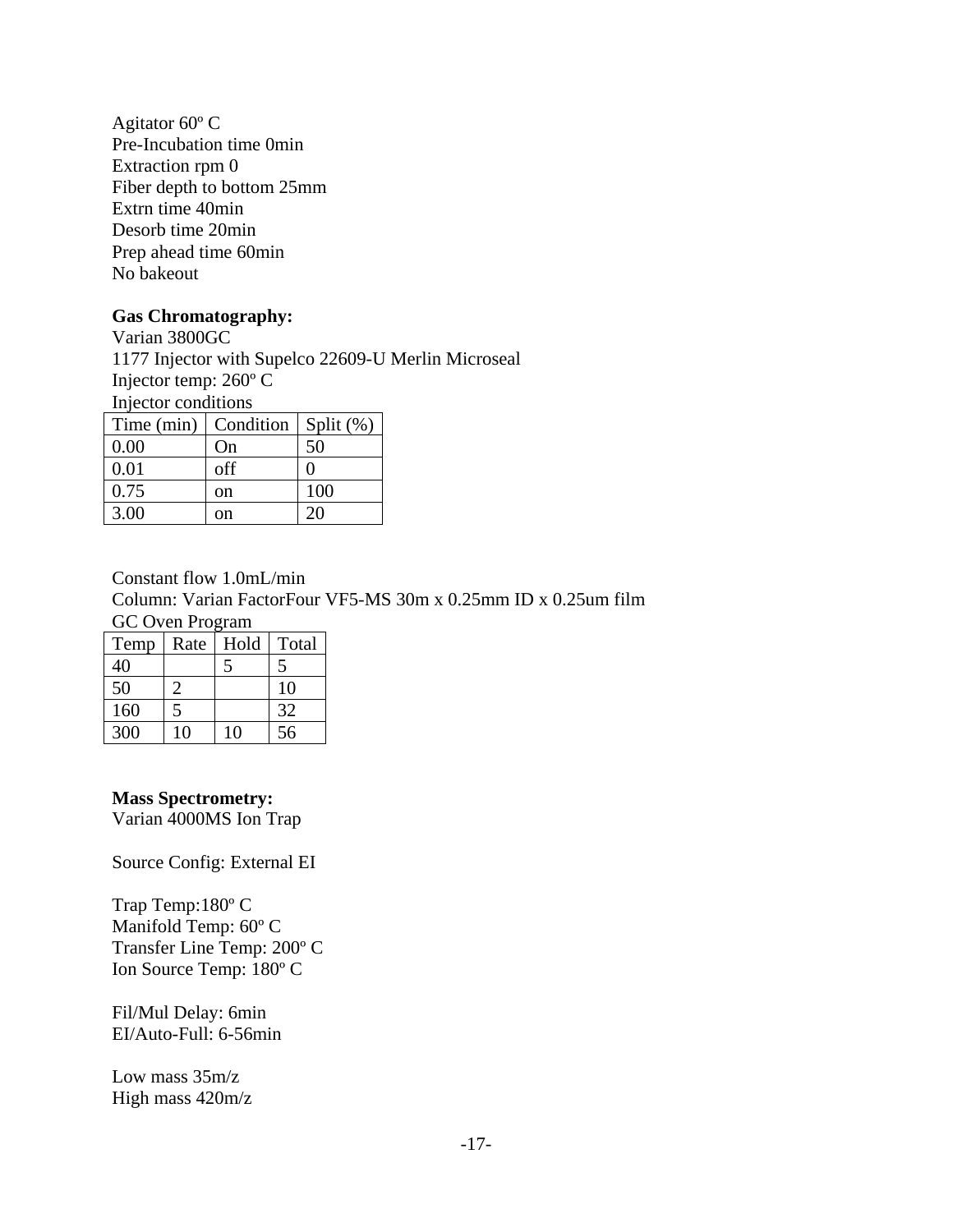Mult offset=0 Avg 3u scans Target TIC 20000cts Max Ion Time 65000us Emission Current 25uA

| $RT$ (min) | Compound                 | Primary Ion $(m/z)$ |
|------------|--------------------------|---------------------|
|            |                          |                     |
| 22.053     | naphthalene              | 128.1               |
| 23.307     | benzothiazole            | 135.0               |
| 25.322     | 2-methylnaphthalene      | 142.1               |
| 25.750     | 1-methylnaphthalene      | 142.1               |
| 30.301     | butylated hydroxyanisole | 165.0               |
| 30.648     | butylated hydroxytoluene | 205.2               |
| 32.820     | hexadecane               | 57.0                |
| 32.915     | 4-(t-octyl)-phenol       | 135.0               |
| 36.002     | phenanthrene             | 178.0               |
| 39.321     | fluoranthene             | 202.3               |
| 39.873     | pyrene                   | 202.3               |

# **External Standard Quantitation: tire\_crumb\_current\_es.mth**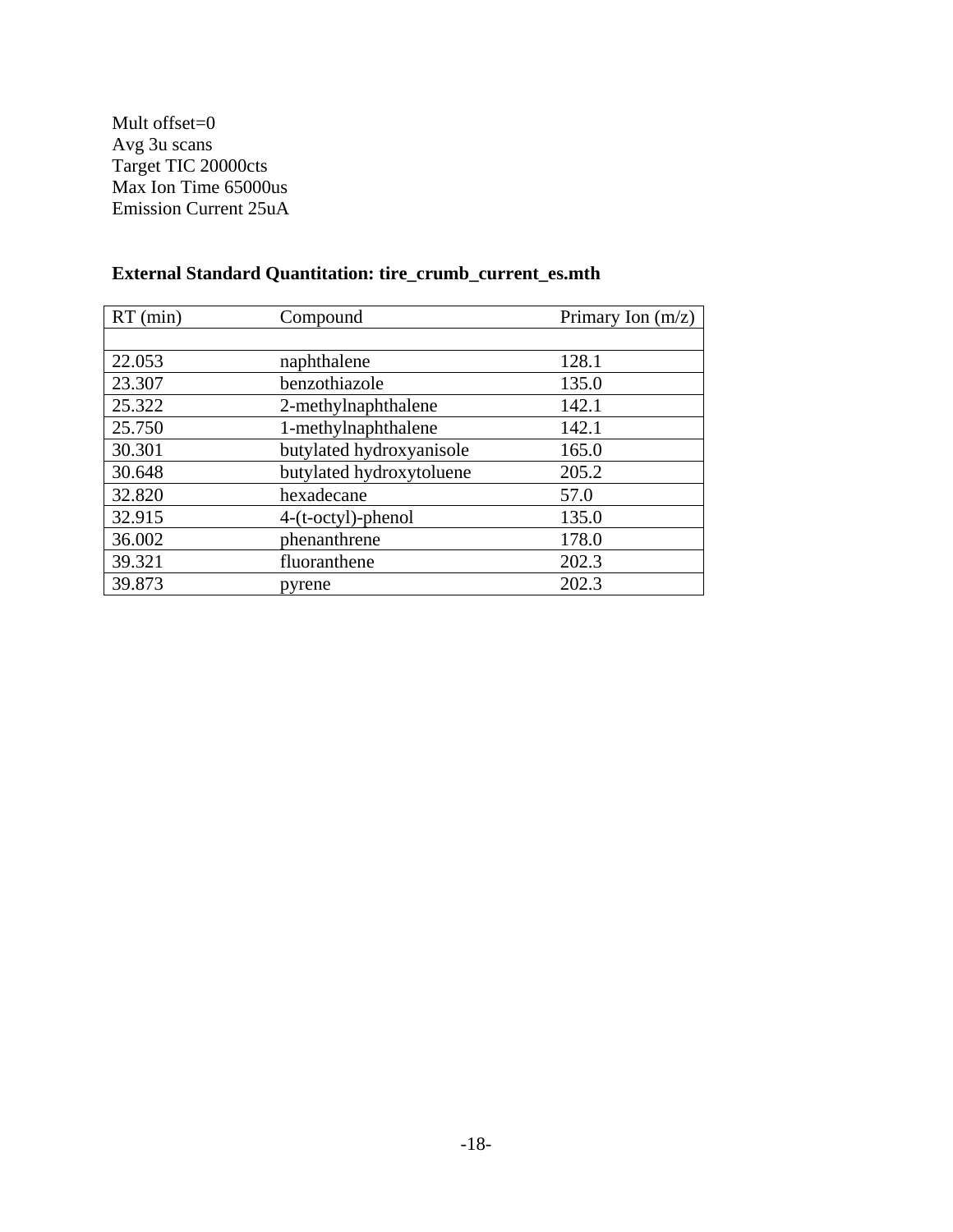#### **6. APPENDIX B**

#### METHOD FOR THE DETERMINATION OF CONCENTRATION OF VOLATILE COMPOUNDS OUTGASSING FROM CRUMB RUBBER DERIVED FROM RECYCLED **TIRES Revised 7-16-09**

#### **Samples**

1g tire crumbs into 10mL headspace vial with silicone/PTFE-lined septum

#### **Varian 4000MS w/CTC Combipal: tire\_crumb\_headspace\_60deg.mth**

Injection mode: GC headspace Syringe: 1mL gas-tight Syringe temp: 60º C Agitator temp.: 60º C Incubation time: 20min Agitation speed: 250rpm (must enter a value) Agitation cycle: 0 sec on, 0 sec off (no agitation) Plunger fill speed: 100uL/sec Fill strokes: 0 Injection volume (set in sample list): Viscosity delay: 1.00 sec Pre-injection delay: 0.50 sec Plunger inject speed: 250uL/sec Post-injection delay: 0.50 sec Syringe flush time: 30sec GC cycle time (for Prep Ahead): 1hr

#### Injector temp: 260º C

Injector liner: Agilent 5181-3316 "5XK" Injector Conditions

| Time (min) | <b>Split State</b> | <b>Split Ratio</b> |  |
|------------|--------------------|--------------------|--|
| Initial    | )n                 | 50                 |  |
| 0.01       | ገff                | ∩ff                |  |
| 0.75       | )n                 | 100.               |  |
|            |                    |                    |  |

#### Constant column flow: 1.0mL/min

GC Oven Program

| c    |         |       |       |
|------|---------|-------|-------|
| Temp | Rate    | Hold  | Total |
| ◡    | (C/min) | (min) | (min) |
| 40   |         |       |       |
| 50   |         |       |       |
| 160  |         |       | つつ    |
| 300  | IО      |       | 56    |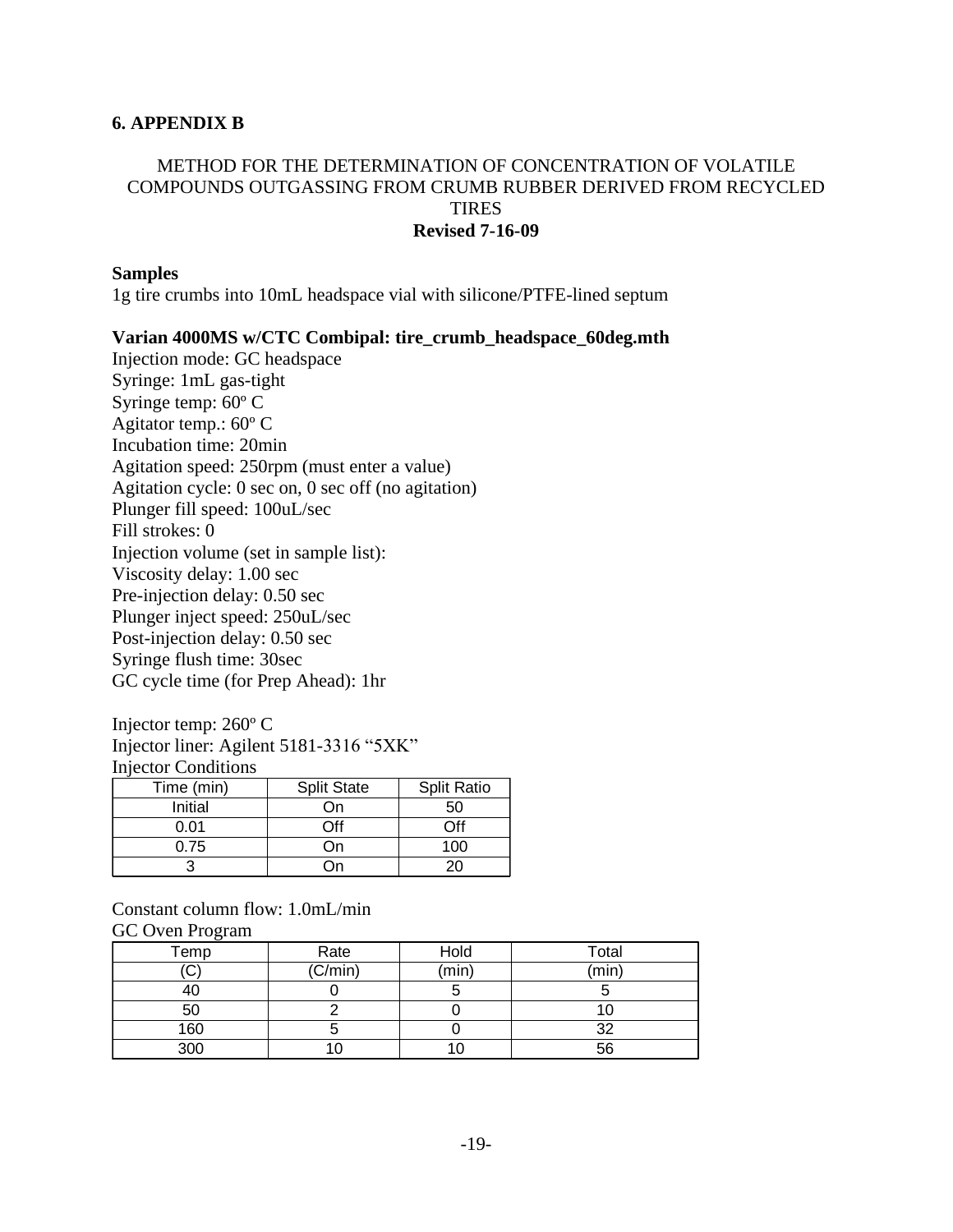Filament/Multiplier Delay: 6.00min Mass range: 35:420 Target TIC: 20,000 counts Max ionization time: 65,000 usec Emission current: 25uA Scans averaged: 3uscans Multiplier offset: 0 volts

#### **Calibration Standards:**

Five calibration standards at a range of concentrations (ug/mL in hexane) appropriate for each of seven compounds were prepared. For all the calibration curves  $r^2 \ge 0.99$ .

#### **Varian 4000MS w/CTC Combipal: tire\_crumb\_solvent inj.mth**

Injection mode: GC liquid Syringe: 10uL liquid Pre-Inj washes solvent 1: 2 Pre-Inj washes solvent 2: 0 Sample flush volume pct: 50% syringe volume Sample vial penetration depth pct: 95% Plunger fill speed: 5ulSec Fill strokes: 5 Viscosity delay: 0.30sec Air volume below sample: 1.00uL Pre-injection delay: 0.50 sec Plunger inject speed: 5.00uL/sec Post-injection delay: 0.50sec Post-inj washes solvent 1: 5 Post-inj washes solvent 2: 0 GC cycle time (for prep ahead): off

#### **All other parameters as in tire\_crumb\_headspace\_60deg.mth**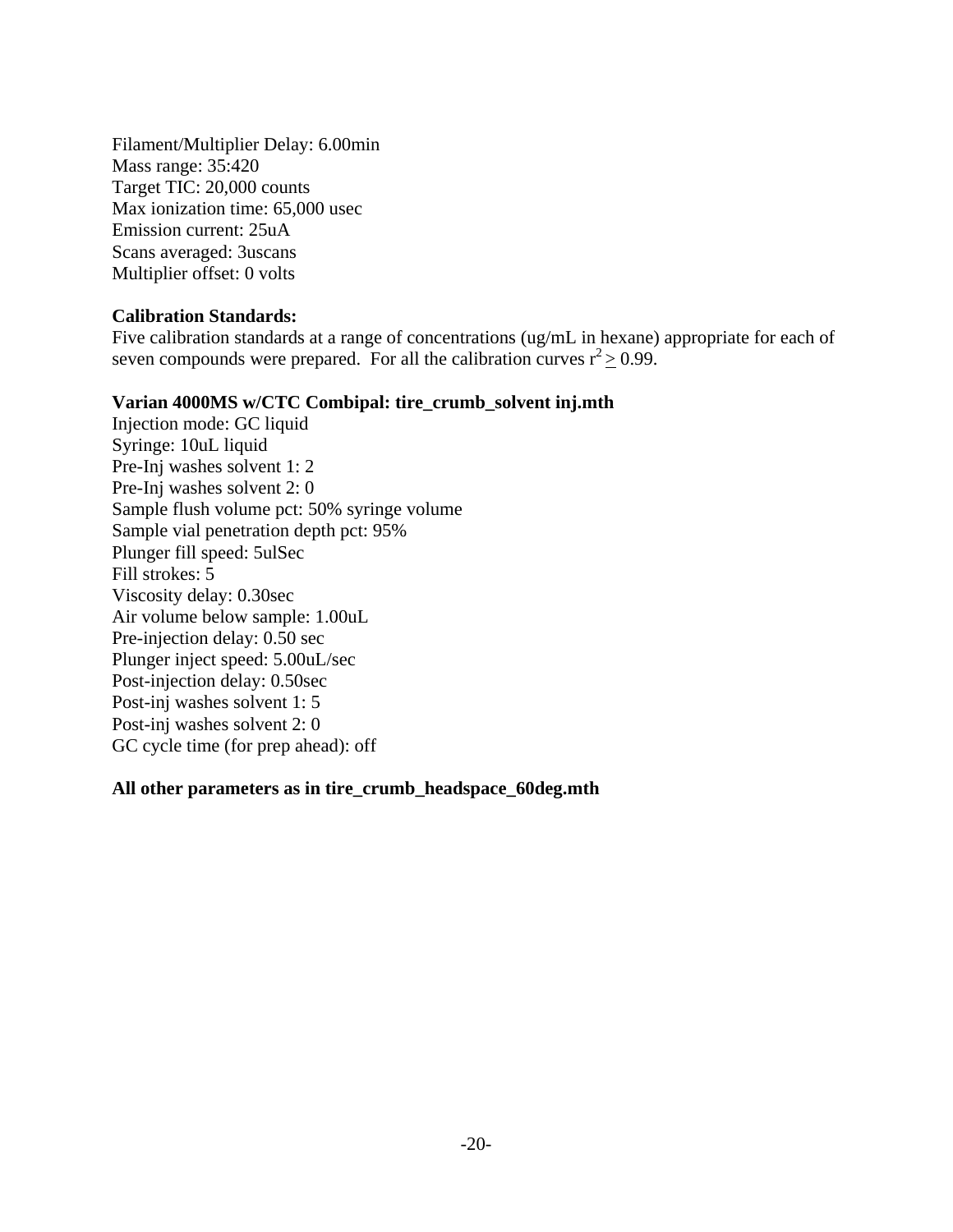# **6. APPENDIX C**

### **DETERMINATION OF ELEMENTS LEACHED BY AQUEOUS SOLUTION FROM CRUMB RUBBER DERIVED FROM RECYCLED TIRES (based on EPA Method 1312)**

#### **Purpose:**

This method provides a description for the leaching of Synthetic Turf Infill Materials (STIM) with acidified water followed by analysis for trace metals using ICP-MS.

### **Equipment:**

pH meter 50 ml centrifuge tubes 15 ml centrifuge tubes Centrifuge Wrist action shaker Agilent 7500ce ICP-MS

### **Reagents:**

Concentrated Nitric Acid (reagent grade) Concentrated Sulfuric Acid (reagent grade) Distilled Deionized Water (DDW) ICP-Standards

# **Preparation of the acidified water:**

The acidified water is intended to simulate acid rain east of the Mississippi River in North America. A mixture of sulfuric and nitric acid (60/40 w/w) is added to DDW to lower the pH to 4.2. This process requires a minute amount of the acid mixture.

#### **Method:**

Accurately weigh 1 gram of STIM directly into a 50 ml centrifuge tube. Accurately add 20 ml of acidified water and tighten cap securely. Shake for 18 hours using the wrist action shaker. Remove from shaker and centrifuge at 3000 rpm for 10 minutes. Carefully withdraw an aliquot of appropriate volume and transfer to a 15 ml centrifuge tube. Acidify this aliquot (analytical solution) to 5% by volume with nitric acid. Analyze the analytical solution on the ICP-MS.

#### **Notes:**

Use the Crumb Rubber Material (CRM) received in 2007 (purchased by EHHI from manufacturer and sent directly to CAES) as a reference material (RM) for QC and matrix fortification.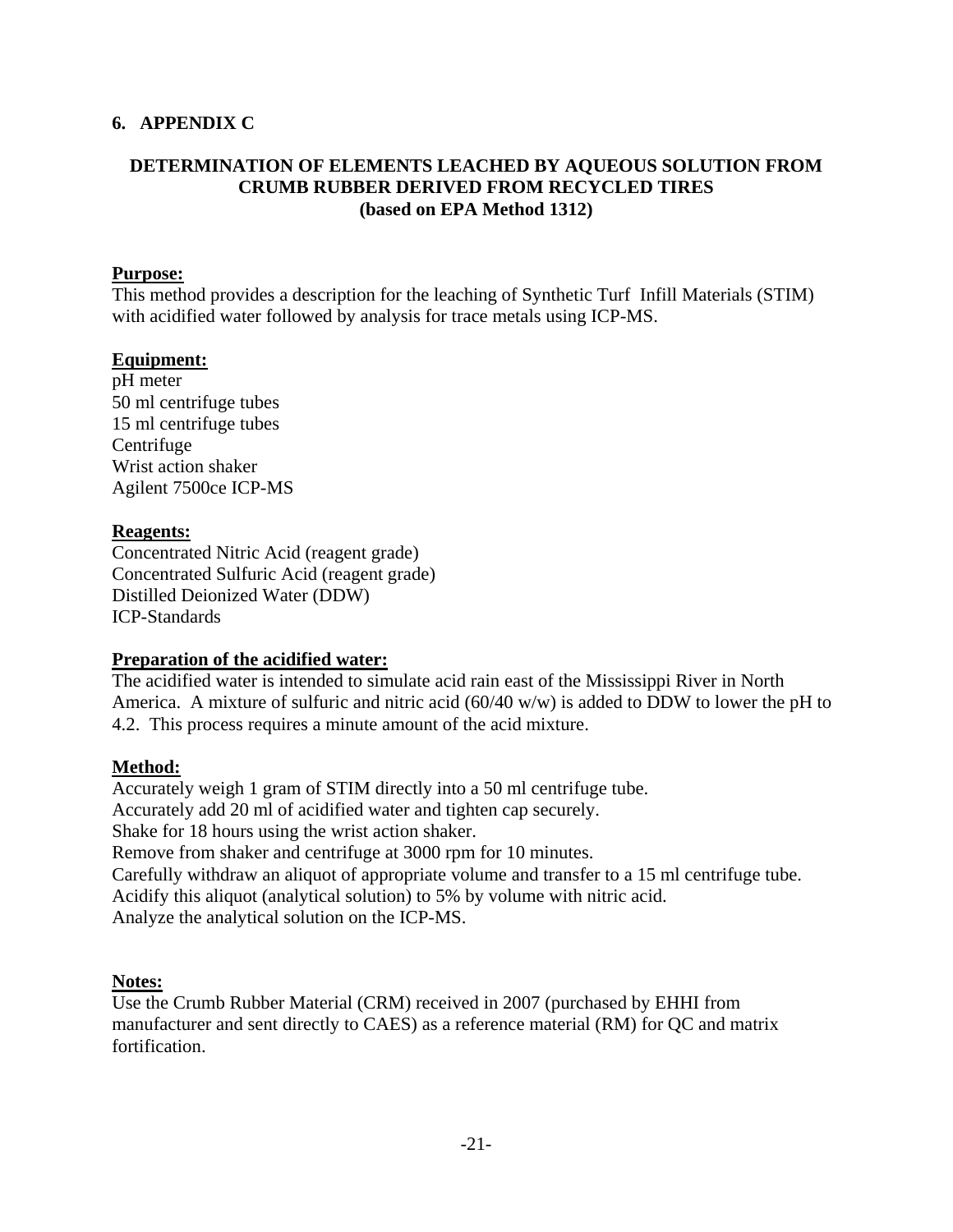Fortify the blank and matrix aliquots after the leaching procedure and transfer from the 50 ml centrifuge tube (fortification before the leaching procedure changes the pH of the leaching solution).